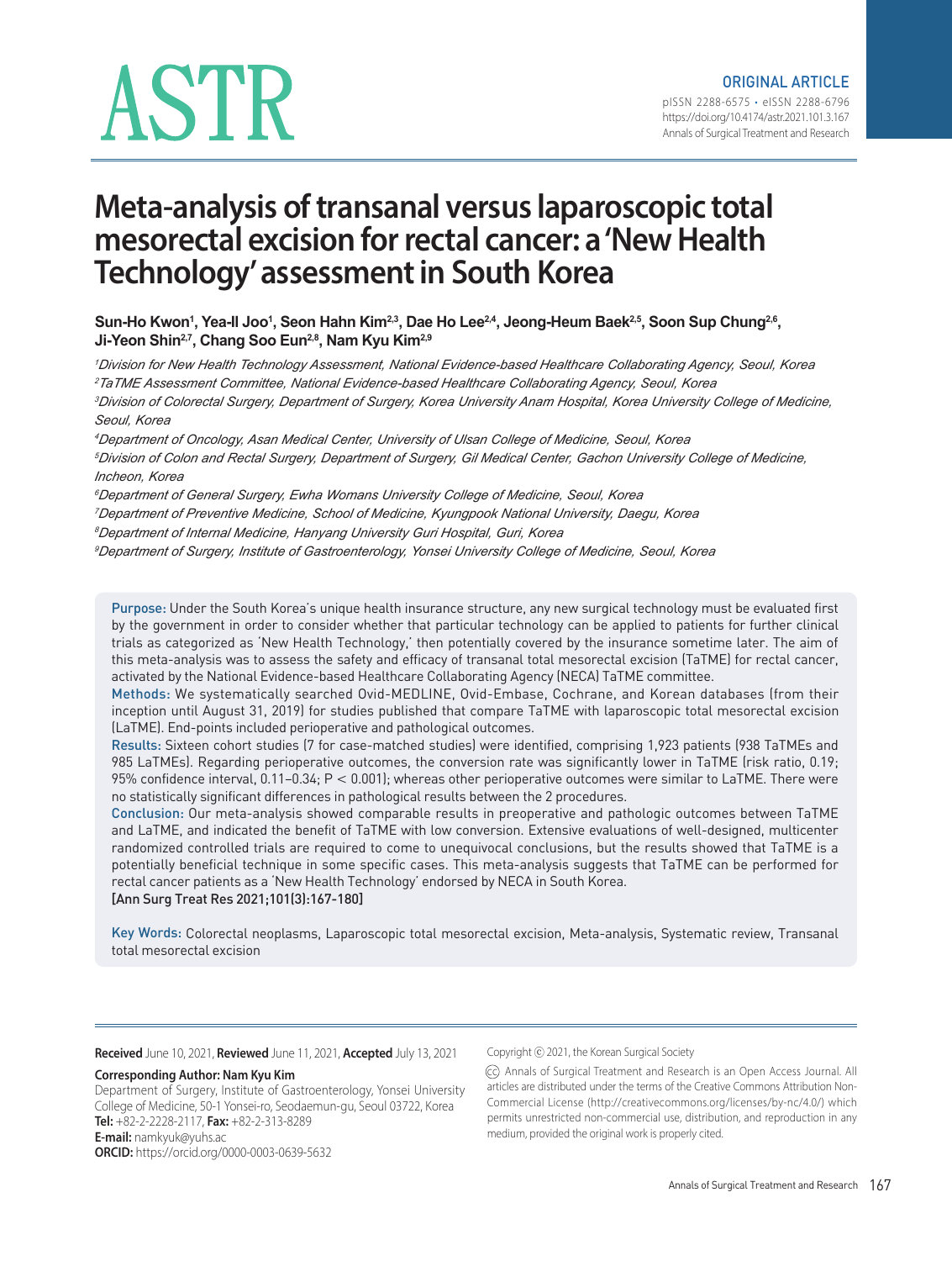

# **INTRODUCTION**

Colorectal cancer is the third most common diagnosis and the third-leading cause of death worldwide [1]. Total mesorectal excision (TME) was first described by Heald and Ryall in 1982 [2], and it has become the standard treatment for rectal cancer by effectively reducing recurrence, improving quality of life, and prolonging survival [3]. Laparoscopic surgery has replaced open surgery, allowing favorable short-term outcomes, particularly for pain reduction, reduced blood loss, and rapid recovery [4]. Laparoscopic surgery has been widely accepted and used for minimally invasive surgical procedures; however, conversions from laparoscopic TME (LaTME) to open procedure have been common in patients with rectal cancer [5]. The main reasons for the unsatisfactory conversion rate were the patient characteristics of male sex (because of the narrow pelvis) and the high body mass index (BMI) [6,7]. Additionally, high incidence of positive resection margin and poor quality of TME specimen, which are factors known as poor oncologic outcomes in deep narrow pelvis, exist [8].

To address the aforementioned limitations, transanal TME (TaTME) was first described by Sylla et al. [9]. In several studies, this "bottom-up" approach for mid-low rectal cancer has been proposed as a safe and effective technique for patients by demonstrating the benefits of more precise excision under appropriate visualization and potentially improving specimen quality and resection margins [10-12]. However, it still remains controversial because its oncological feasibility and safety have not yet been validated by large randomized controlled trials (RCTs). Recent studies reported that the TaTME approach showed unfavorable local recurrence rates and a higher risk of anastomotic leak than a nontransanal approach [13,14]. TaTME also seems to be associated with substantial morbidities such as urethral and other urologic injuries [15]. It is suggested that these complications are related to the surgeon's lack of surgical training or learning curves [16,17].

The national health insurance system of South Korea is unique public health insurance where all citizens are forced to sign in, and all insurance policyholders are burdened with the duty to pay for the insurance. By the unique structure of South Korea's health insurance system, if a new medical procedure doesn't pass the New Health Technology Assessment (nHTA), it cannot be covered by the health insurance, thus not being available to policyholders even as an uncovered procedure. Therefore, nHTA is an essential step undertaken to evaluate whether a procedure's clinical safety/efficacy is appropriate to be used on insurance policyholders through a systematic review.

TaTME is a new surgical technique in which the technical method of conventional LaTME has been changed and is subject to nHTA. Thus, a systematic review and meta-analysis of the current data from the latest and most convincing studies was conducted, comparing the safety and efficacy between TaTME and LaTME for nHTA by the National Evidence-based Healthcare Collaborating Agency (NECA) committee.

# **METHODS**

# **Registration and search strategy**

This study was conducted in accordance with the PRISMA (preferred reporting items for systematic reviews and metaanalyses) guidelines [18]. The protocol was registered in PROSPERO under the number CRD42021230076. Comprehensive searches were performed through the databases of MEDLINE, Embase, Cochrane Library, and Korean databases (KoreaMed, KMbase, KISTI, KISS, and RISS) from their inception until August 31, 2019. The MEDLINE and Embase databases were searched using the following terms with Boolean operators: (rectal neoplasms OR rectal tumor OR rectal cancer OR colorectal neoplasms OR colorectal tumor OR colorectal cancer) AND (transanal total mesorectal excision OR TaTME OR Ta-TME OR transanal minimally invasive surgery OR TAMIS OR transanal endoscopic surgery OR transanal rectal resection). The Cochrane database was searched using the following keyword: transanal total mesorectal excision. The Korean database was searched using the following terms with Boolean operators: neoplasms AND transanal total mesorectal excision.

# **Inclusion and exclusion criteria**

In accordance with PICOS (patient, intervention, comparator, outcome, and study design) criteria, studies were included if they met the following inclusion criteria: (1) patients diagnosed with rectal cancer; (2) patients underwent either TaTME or LaTME; (3) at least 1 of the following perioperative outcomes or pathological data were available; and (4) studies were cohort studies. The exclusion criteria were as follows: (1) reviews, letters, editorials, commentaries, conference abstract, and clinical reports; (2) studies with sample size below 20 in each group; (3) languages other than English; (4) inappropriate data; (5) duplicate patient series; (6) inadequate technique for intervention or comparator; and (7) nonhuman researches.

# **Data extraction and quality assessment**

The following data were extracted by the 2 reviewers (SHK and YIJ). (1) Demographic data: study design, sex, BMI, age, American Society of Anesthesiologists physical status classification, tumor location, and neoadjuvant treatment; (2) Perioperative outcomes: operation time, intraoperative blood loss, conversion rate, hospital stay, readmission, reoperation, diverting ileostomy, major complication (Clavien-Dindo classification III−V), anastomotic leakage, intestinal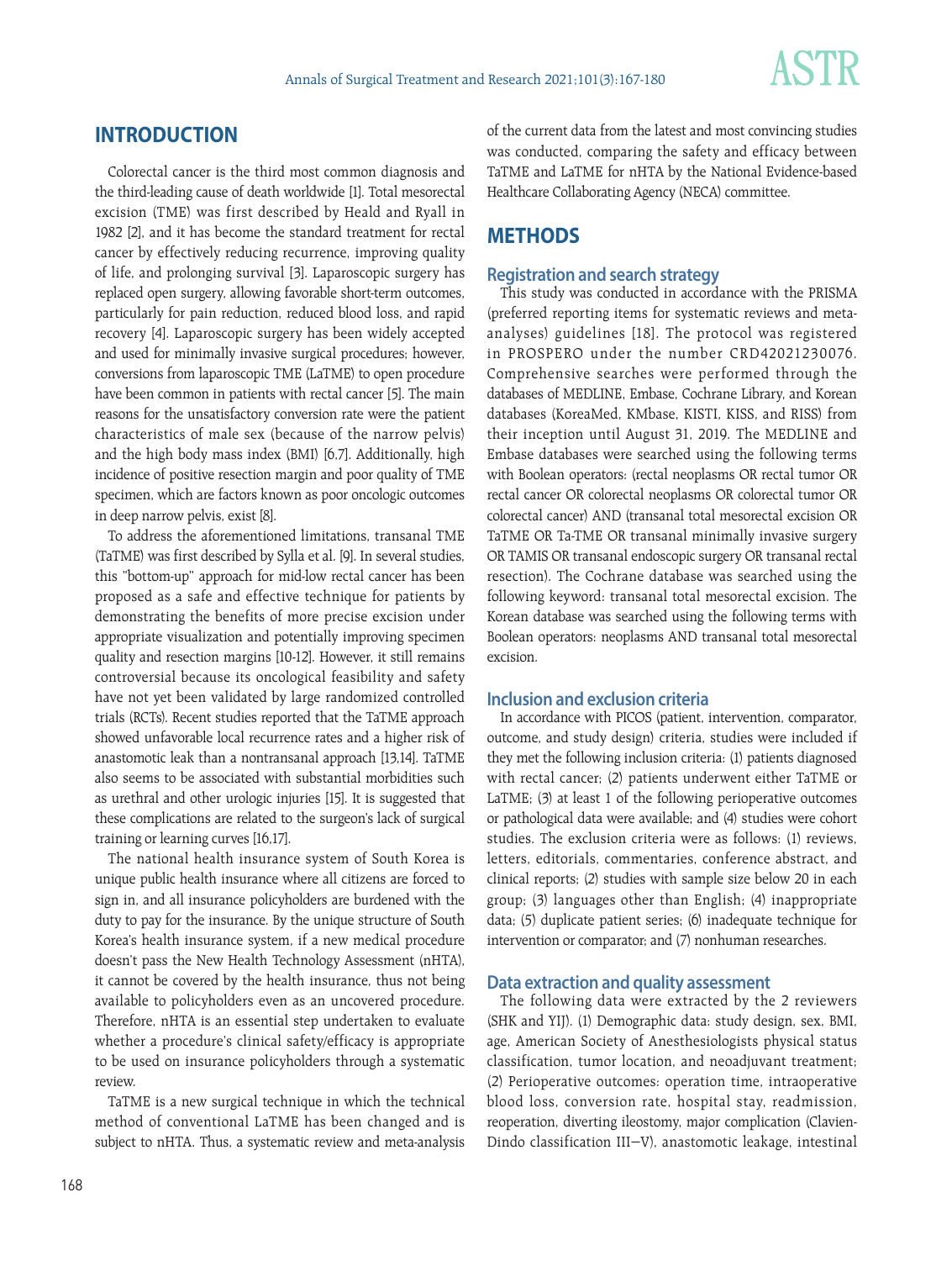| Study                                                                                                                                                                                                                                                                                                                                                  | Year         | Country                | matched<br>Case-               | Sex, male:female |                        |                                   | Body mass index (kg/m <sup>2</sup> ) | Age (yr)                       |                                | $1 +   1   +  V$<br>ASA score, |                    | location<br>Tumor | therapy, yes/no<br>Neoadjuvant |                    | Therapy<br>type                                      |
|--------------------------------------------------------------------------------------------------------------------------------------------------------------------------------------------------------------------------------------------------------------------------------------------------------------------------------------------------------|--------------|------------------------|--------------------------------|------------------|------------------------|-----------------------------------|--------------------------------------|--------------------------------|--------------------------------|--------------------------------|--------------------|-------------------|--------------------------------|--------------------|------------------------------------------------------|
|                                                                                                                                                                                                                                                                                                                                                        |              |                        | study                          | TaTME            | LaTME                  | TaTME                             | LaTME                                | TaTME                          | LaTME                          | TaTME                          | LaTME              |                   | <b>TaTME</b>                   | LaTME              | (duration)                                           |
| Fernández-Hevia 2015<br>et al. [24]                                                                                                                                                                                                                                                                                                                    |              | Spain                  | $\stackrel{\circ}{\mathsf{Z}}$ | 24:13            | 2:15<br>$\sim$         | $(18.0 - 31.0)$<br>$23.7 \pm 3.6$ | $(15.0 - 31.6)$<br>$25.1 \pm 4.0$    | $64.5 \pm 11.8$                | $69.5 \pm 10.5$                | 30/7                           | 25/12              | Low/mid           | 28/9                           | 23/14              | CRT (NR)                                             |
| Chen et al. [25]                                                                                                                                                                                                                                                                                                                                       |              | 2016 Taiwan            | Yes                            | 38:12            | 6:24<br>$\overline{ }$ | $(16.0 - 37.0)$<br>$24.2 \pm 3.7$ | $(17.2 - 32.8)$<br>$24.6 \pm 3.1$    | $57.3 \pm 11.9$<br>$(29 - 80)$ | $58.3 \pm 11.3$<br>$(34 - 82)$ | 33/17                          | 69/31              | Low/mid           | 50/0                           | 100/0              | CRT (NR)                                             |
| Rasulov et al.<br>[26]                                                                                                                                                                                                                                                                                                                                 |              | 2016 Russia            | $\frac{1}{2}$                  | 11:11            | 14:9                   | $(19.7 - 32.3)$<br>26.0           | $(18.3 - 37.2)$<br>26.0              | $(30.0 - 69.0)$<br>56.0        | $(15.0 - 78.0)$<br>60.0        | $\frac{\alpha}{\alpha}$        | $\frac{\alpha}{Z}$ | Low/mid           | 19/3                           | 11/12              | (SCLC)<br>CRT                                        |
| Lelong et al. [27] 2017 France                                                                                                                                                                                                                                                                                                                         |              |                        | $\stackrel{\circ}{\mathsf{Z}}$ | 23:11            | 22:16                  | $(18.6 - 45.0)$<br>24.0           | $(17.7 - 32.7)$<br>24.2              | $\frac{\alpha}{\alpha}$        | $\widetilde{\Xi}$              | 30/4                           | 36/2               | Low               | 30/4                           | 35/3               | CRT (NR)                                             |
| Chang and Kiu<br>[28]                                                                                                                                                                                                                                                                                                                                  |              | 2018 Taiwan            | Yes                            | 13:10            | 3:10                   | $25.8 \pm 4.3$                    | $25.0 \pm 3.9$                       | $62.4 \pm 12.9$                | $.9 \pm 12.6$<br>62.           | 20/3                           | 22/1               | $\sum$            | 8/15                           | 14/9               | CRT (NR)                                             |
| Detering et al.<br>[29]                                                                                                                                                                                                                                                                                                                                |              | 2018 Netherlands       | Yes                            | 288:108 281:115  |                        | $\frac{\alpha}{Z}$                | $\frac{\alpha}{Z}$                   | $\frac{\alpha}{2}$             | $\frac{\alpha}{\alpha}$        | 330/66                         | 331/65             | Low/mid           | 255/140                        | 252/143            | (SCLC)<br>CRT                                        |
| Mege et al. [30]                                                                                                                                                                                                                                                                                                                                       | 2018         | France                 | Yes                            | 23:11            | 23:11                  | $25.0 \pm 4.0$                    | $25.0 \pm 3.0$                       | $58.0 \pm 14.0$                | $59.0 \pm 13.0$                | 32/1                           | 32/2               | $_{\text{low}}$   | 29/5                           | 29/5               | CRT <sub>(LC)</sub>                                  |
| Persiani et al.<br>$[31]$                                                                                                                                                                                                                                                                                                                              | $2018$ Italy |                        | Yes                            | 30:16            | 31:15                  | $(19.1 - 32.8)$<br>25.0           | $(18.8 - 33.4)$<br>25.6              | $(36.0 - 94.0)$<br>69.0        | $(28.0 - 86.0)$<br>66.5        | $\frac{\alpha}{2}$             | $\frac{\alpha}{2}$ | Low/mid           | 26/20                          | 32/14              | CRT (NR)                                             |
| Alamili et al.<br>[32]                                                                                                                                                                                                                                                                                                                                 | 2019         | Denmark                | $\stackrel{\circ}{\mathsf{Z}}$ | 26:14            | 8:12                   | $(18.0 - 38.0)$<br>26.0           | $(19.0 - 29.0)$<br>24.0              | $(48.0 - 89.0)$<br>69.0        | $(50.0 - 84.0)$<br>73.0        | 34/6                           | 17/3               | Low/mid/<br>high  | 13/27                          | 4/16               | CRT (NR)                                             |
| Bjoern et al. [33] 2019                                                                                                                                                                                                                                                                                                                                |              | Denmark                | $\stackrel{\circ}{\mathsf{Z}}$ | 37:12            | 6:20                   | $26.6 \pm 3.5$                    | $25.5 \pm 4.8$                       | $64.9 \pm 9.6$                 | $62.4 \pm 10.1$                | 41/8                           | 35/1               | Low/mid           | 8/41                           | 8/28               | CRT (NR)                                             |
| Chen et al. [34]                                                                                                                                                                                                                                                                                                                                       | 2019         | Taiwan                 | $\frac{1}{2}$                  | 29:10            | 42:22                  | $25.4 \pm 4.0$                    | $24.5 \pm 3.3$                       | $62.0 \pm 14.9$                | $64.0 \pm 12.2$                | 33/6                           | 58/6               | Low               | 15/24                          | 31/33              | CRT (NR)                                             |
| Perdawood et al.<br>[35]                                                                                                                                                                                                                                                                                                                               | 2019         | Denmark                | $\frac{1}{2}$                  | 22:7             | 17:12                  | $26.8 \pm 4.5$                    | $26.3 \pm 4.8$                       | $70.0 \pm 7.1$                 | $70.1 \pm 8.4$                 | 20/9                           | 27/2               | ow/mid            | 5/24                           | 4/25               | CRT (NR)                                             |
| Roodbeen et al. 2019 Netherlands<br>[36]                                                                                                                                                                                                                                                                                                               |              |                        | Yes                            | 34:7             | 32:9                   | $(20.9 - 32.3)$<br>$26.7 \pm 1.9$ | $(19.4 - 36.0)$<br>$26.1 \pm 4.0$    | $62.5 \pm 10.7$<br>$(33 - 87)$ | $66.0 \pm 9.2$<br>$(48 - 83)$  | 36/5                           | 38/3               | $_{\rm{LOW}}$     | 18/23                          | 18/23              | RT, CT,<br>$\widetilde{R}$<br>CRT                    |
| Rubinkiewicz<br>et al. [37]                                                                                                                                                                                                                                                                                                                            |              | 2019 Poland            | $\frac{1}{2}$                  | 13:10            | 13:10                  | $(22.8 - 29.7)$<br>26.0           | $(23.8 - 30.6)$<br>26.5              | $(51.0 - 67.0)$<br>60.0        | $(58.0 - 67.0)$<br>64.0        | 18/5                           | 18/5               | Low               | 13/10                          | 15/8               | CRT (LC)                                             |
| Sparreboom<br>et al. [38]                                                                                                                                                                                                                                                                                                                              | 2019         | Netherlands<br>Belgium | Yes                            | 33:15            | 32:16                  | $(24.5 - 30.7)$<br>27.0           | $(24.0 - 29.0)$<br>26.1              | $(56.8 - 71.0)$<br>65.0        | $(59.3 - 73.0)$<br>64.0        | 33/15                          | 34/14              | Low/mid/<br>high  | $\frac{\alpha}{\alpha}$        | $\frac{\alpha}{Z}$ | (SCLC)<br>RT, CT                                     |
| Veltcamp et al.<br>$[39]$                                                                                                                                                                                                                                                                                                                              | 2019         | Netherlands            | $\frac{1}{2}$                  | 18:9             | 0:7<br>$\sim$          | $(25.7 - 29.5)$<br>27.6           | $(25.1 - 27.3)$<br>26.1              | $(64.4 - 71.6)$<br>68.0        | $(59.6 - 65.7)$<br>62.7        | 25/2                           | 25/2               | Low/mid/<br>high  | 22/5                           | 18/7               | rt, crt<br>$\frac{\widehat{\mathsf{R}}}{\mathsf{Z}}$ |
| ASA, American society of anesthesiologists; TaTME, transanal total mesorectal excision; LaTME, laparoscopic total mesorectal excision; CRT, chemoradiotherapy; NR, not reported;<br>Values are presented as number only, mean ± standard deviation (range), or median (range)<br>SC, short-course; LC, long-course; RT, radiotherapy; CT, chemotherapy |              |                        |                                |                  |                        |                                   |                                      |                                |                                |                                |                    |                   |                                |                    |                                                      |

Table 1. Demographics and clinical characteristics of the included studies **Table 1.** Demographics and clinical characteristics of the included studies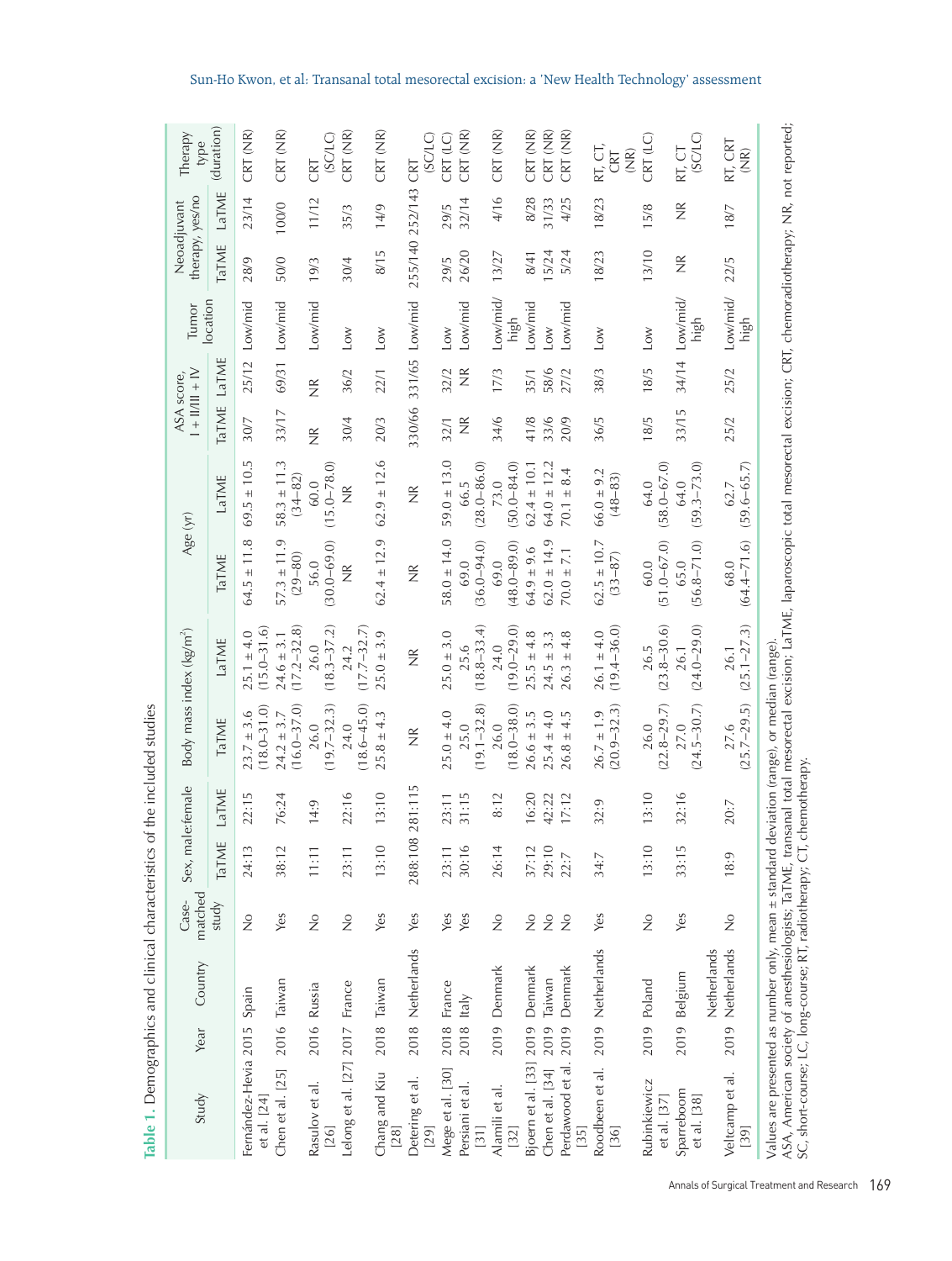

obstruction, ureter or urethral injury, urinary retention, urinary tract infection, and mortality; (3) Pathological outcomes: circumferential resection margin (CRM) and distal resection margin (DRM) involvement, length of CRM and DRM, incompleteness of mesorectum, and harvested lymph nodes. The methodological quality and risk of bias of the included studies were assessed using the Newcastle−Ottawa quality assessment scale [19]. Any disagreements were settled by consensus-based discussion between the 2 reviewers (SHK and YIJ).

# **Definitions**

Inappropriate techniques described in the exclusion criteria are defined as all procedures except interventional (TaTME) or comparative procedures (LaTME). The location of the tumor is categorized as low (0–5 cm from the anal verge), middle (5.1–10 cm from the anal verge), and high (10.1–15 cm from the anal verge). Conversion in LaTME was defined when the procedure was completed with open surgery. Conversion in TaTME was defined as a case in which the procedure was completed by open surgery, or the TME was performed by the transanal approach but the conversion occurred at the transabdominal phase. Mesorectal resection quality was scored using 3 grades complete, nearly complete, or incomplete, as defined by Quirke et al. [20].

# **Statistical analysis**

Meta-analyses were performed with Review Manager 5.3 software (Cochrane Collaboration, Oxford, UK). Dichotomous data were pooled as risk ratios (RRs) with 95% confidence intervals (CIs) using the Mantel-Haenszel method, which can avoid biased estimates by incorporating evidence from single zero studies without requiring the standard continuity correction [21]. Mean differences (MDs) and 95% CI were pooled for continuous variables using the inverse variance method. If the median and range were reported instead of the mean and standard deviation, these values were estimated using the method devised by Hozo et al. [22]. The Q test and  $I^2$  statistic were used to evaluate heterogeneity among studies. The Cochrane Handbook for Systematic Reviews of Interventions provides a rule of thumb for interpreting the  $I^2$  statistic; that is  $I^2 \leq 40\%$  may indicate unimportant heterogeneity, 30%  $\leq I^2 \leq 1$ 60% may represent moderate heterogeneity, 50%  $\leq I^2 \leq 90\%$ may represent substantial heterogeneity, and 70%  $\leq I^2 \leq 100\%$ implies that heterogeneity may be considerable. A Cochrane Q statistical P < 0.100 and/or  $I^2 > 50\%$  was taken to indicate significant heterogeneity, in which case a random-effects model was applied [23]. Otherwise, a fixed-effects model was employed. Funnel plots were used in meta-analysis to visually detect the presence of publication bias.

# **RESULTS**

# **Study characteristics**

As a result of the literature search, 1,940 studies were identified. Among the search results obtained through the online databases in the first screening, 534 duplicate articles were removed. After that, through the review of the abstracts, 857 articles that did not fit the language and article type were excluded. The remaining articles were fully checked to ensure they met the inclusion criteria, and 533 additional articles were excluded. Finally, 16 cohort studies met all the inclusion criteria and none of the exclusion criteria (Fig. 1) [24-39]. Seven of the cohort studies were case-matched studies comparing TaTME with LaTME for rectal cancer [25,28-31,36,38]. The patient demographics, clinical characteristics, and quality assessment scores are shown in Table 1 and Supplementary Table 1.

# **Perioperative outcomes**

A total of 12 studies [24-28,30-32,34-36,38] reported operation time in 946 patients, and we found no statistically significant difference between TaTME and LaTME groups (MD, 7.52; 95% CI, –10.03−25.07; P = 0.400) (Fig. 2A). Perdawood et al. [35] and Fernández-Hevia et al. [24] reported a 2-team approach as standard; Alamili et al. [32], Chen et al. [34], Roodbeen et al. [36], Sparreboom et al. [38], Chang and Kiu [28], and Mege et al. [30] used a 1-team approach. Persiani et al. [31], Lelong et al. [37], Chen et al. [25], and Rasulov et al. [26] used both a 1- and 2-team approach. There was a notable heterogeneity between included studies ( $I^2 = 88\%$ ,  $P < 0.001$ ).

Intraoperative blood loss reported in 6 studies [25,26,28,32,34,35] that investigated 462 patients (Fig. 2B). There was no statistically significant difference between groups (MD, –8.37; 95% CI, –27.82−11.08; P = 0.410), and moderate heterogeneity was existed  $(I^2 = 48\% , P = 0.090)$ .

Data on conversion rate were extracted from 13 studies [24- 32,34-36,38] assessing 1,738 patients (Fig. 2C). Upon analysis, the TaTME group displayed significant lower conversion rate compared to the LaTME group (RR, 0.19; 95% CI, 0.11−0.34; P < 0.001). There was no heterogeneity between included studies  $(I^2)$  $= 0\%$ ,  $P = 0.460$ ).

Twelve studies [24-32,34,36,38] assessed hospital stay in 1,680 patients (Fig. 3A). Pooled analysis indicated that the result was not statistically significant between the 2 groups (MD, –0.51; 95% CI, –1.43−0.41; P = 0.280). Substantial heterogeneity existed in hospital stay ( $I^2 = 88\%$ , P < 0.001).

A total of 7 studies [24,25,27,29,32,36,38] reported data on readmission in 1,326 patients (Fig. 3B). There was no statistically significant difference between the 2 groups (RR, 0.90; 95% CI,  $0.70-1.15$ ; P = 0.400), and moderate heterogeneity existed ( $I^2$  = 49%,  $P = 0.070$ .

Five studies [24,25,27,32,38] that evaluated 452 patients were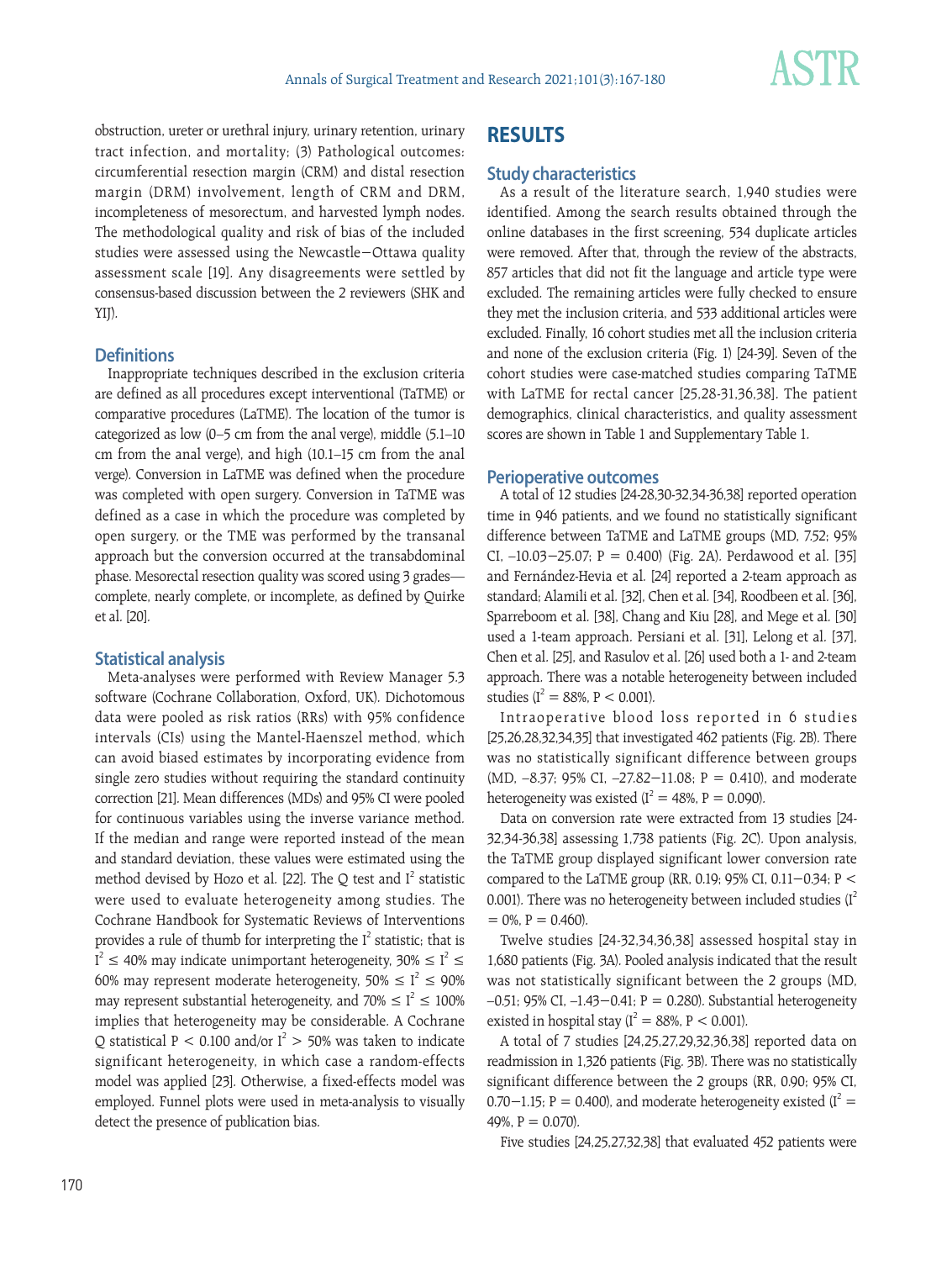

**Fig. 1.** PRISMA diagram of the search strategy. TaTME, transanal total mesorectal excision; LaTME, laparoscopic total mesorectal excision.

pooled for analysis of reoperation (Fig. 3C). The difference was not statistically significant between the 2 groups (RR, 0.86; 95% CI,  $0.45-1.61$ ; P = 0.630). There was no heterogeneity between included studies ( $I^2 = 0$ %, P = 0.470).

Analysis of the major complication (Clavien-Dindo classification III−V) was performed based on 9 studies [24,26,27,30,31,36-39] evaluating 629 patients (Fig. 4A). There was no statistically detected difference between the groups (RR, 0.75; 95% CI, 0.50−1.13; P = 0.170). Heterogeneity in this regard was not significant ( $I^2 = 0$ %, P = 0.640).

Data on anastomotic leakage were available in 9 studies [24,28-32,34,36,38], which assessed 1,196 patients (Fig. 4B). We found that there was no statistically significant difference between the 2 groups (RR, 1.32; 95% CI, 0.96−1.82; P = 0.090), with no heterogeneity ( $I^2 = 26$ %, P = 0.210).

Intestinal obstruction was investigated in 8 studies [24,25,28,30-32,34,38], and remained unchanged between the 2 groups (RR, 1.01; 95% CI, 0.59−1.72; P = 0.970) (Fig. 4C). There was no heterogeneity between included studies ( $I^2 = 0$ %, P = 0.940).

Moreover, the occurrence of other complications such as diverting ileostomy (RR, 1.20; 95% CI, 0.87−1.65; P = 0.270; I<sup>2</sup> = 85%), mortality within 30 days (RR, 0.40; 95% CI, 0.06−2.73;  $P = 0.350$ ;  $I^2 = 0$ %), ureter or urethral injury (RR, 0.83; 95% CI,  $0.10 - 6.63$ ; P = 0.860; I<sup>2</sup> = 0%), urinary retention (RR, 1.23; 95% CI, 0.04–38.46; P = 0.910; I<sup>2</sup> = 74%), and urinary tract infection (RR, 1.08; 95% CI, 0.29–4.11; P = 0.910; I<sup>2</sup> = 0%) were similar between the 2 groups (Supplementary Fig. 1, 2).

# **Pathological outcomes**

Fifteen studies [24-31,33-39] that assessed 1,863 patients reported on CRM involvement (Fig. 5A). The results showed that CRM involvement was similar between the 2 groups (RR, 0.73; 95% CI, 0.48−1.10; P = 0.130), and no heterogeneity was detected between included studies ( $I^2 = 0$ %; P = 0.750).

The length of CRM was reported in 4 studies [24,32,35,36] that investigated 274 patients (Fig. 5B). The comparison between the 2 groups resulted in a difference that was not statistically significant (MD, 1.64; 95% CI, –1.32−4.60; P = 0.280), but there was a notable heterogeneity ( $I^2 = 97\%$ ; P < 0.001).

Seven studies [26,27,30,35-38] assessed 467 patients and reported on DRM involvement (Fig. 5C). DRM involvement is not significantly different between the 2 groups (RR, 0.60; 95% CI,  $0.32-1.15$ ; P = 0.120), with no significant between-study heterogeneity ( $I^2 = 0$ %, P = 0.880).

A total of 9 studies [24,25,28,30-32,34-36] reported length of DRM in 733 patients (Fig. 5D), which was not significantly different between the 2 groups (MD, 1.88; 95% CI, –2.96−6.73;  $P = 0.450$ ). Statistical heterogeneity among the studies was high  $(I^2 = 87\%, P < 0.001)$ .

Eleven studies [24,26,27,30-33,35-37,39] assessed 736 patients and provided data on incompleteness of mesorectum (Fig. 5E). Pooled analysis showed that the incompleteness of mesorectum was equivalent between the 2 groups (RR, 1.00; 95% CI,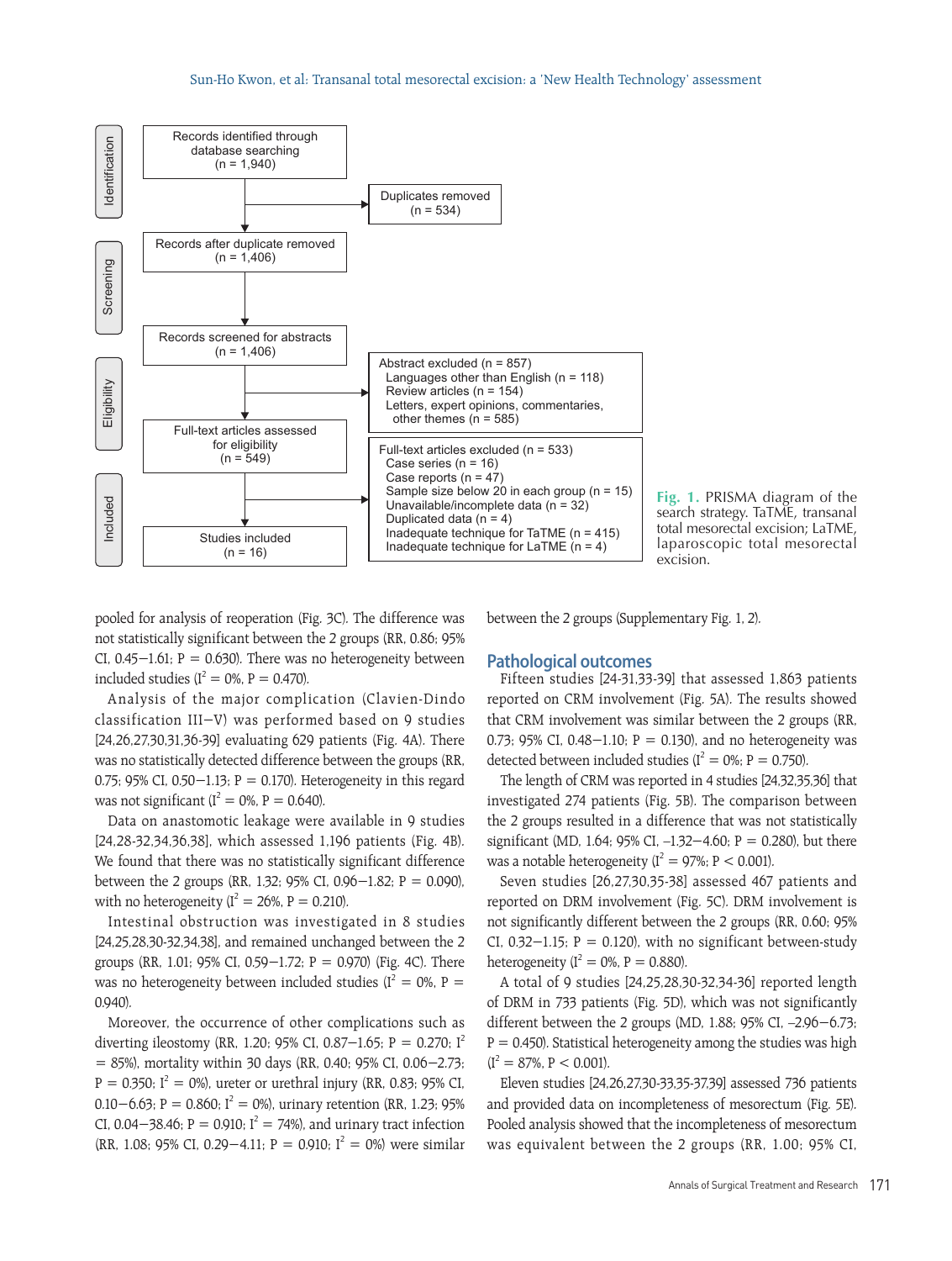# Annals of Surgical Treatment and Research 2021;101(3):167-180



**TaTME LaTME Study or subgroup** Alamili 2019 Chang 2018 Chen 2016 Chen 2019 Fernández-Hevia 2015 Lelong 2017 Mege 2018 Perdawood 2019 Persiani 2018 Rasulov 2016 Roodbeen 2019 Sparreboom 2019 Heterogeneity: Tau<sup>2</sup> = 753.83; Chi<sup>2</sup> = 90.17, df = 11 (P < 0.001);  $I^2$  = 88% Test for overall effect:  $Z = 0.84$  (P = 0.40) **Total (95% CI)** 349 76.75 200 182.1 210 215 532 246 296.97 72.64 276 350 318 26.25 221 57.4 55.4 57 60 97.5 48 65 57.5 19 **Mean** SD Total Weight 6.8% 7.4% 9.7% 9.1% 8.7% 6.6% 8.6% 6.5% −58.86 [−101.79, −15.93] 8.5% 7.5% 10.0% 10.5% **100.0% 503** 40 23 50 39 37 34 34 29 355.83 92.92 46 22 318.75 61.25 41 48 **443 Mean SD Total** 80.50 [40.28, 120.72] 8.20 [ 27.18, 43.58] 3.40 [ 13.40, 20.20] 26.00 [3.60, 48.40]  $-37.00$  [ $-62.17$ ,  $-11.83$ ]  $-44.00$  [ $-85.98$ ,  $-2.02$ ]  $-1.00$  [ $-26.83$ , 24.83] 4.00 [ 23.18, 31.18]  $31.25$  [ $-3.45, 65.95$ ] 18.00 [4.73, 31.27] 41.00 [33.97, 48.03] **7.52 [ 10.03, 25.07] Mean difference IV, random, 95% CI** Favours TaTME Favours LaTME **Mean difference IV, random, 95% CI** 100 50 0 50 100 268.5 191.8 178.7 184 252 576 247 272 300 180 74 64.8 34.8 55 50 82.5 60 68 34.5 16 20 23 100  $64$ 37 38 34 29 46 23 41 48 **A**



| С                                                                       | <b>TaTME</b>  |       | LaTME         |       |        | <b>Risk ratio</b>                        |                      | <b>Risk ratio</b>  |                      |
|-------------------------------------------------------------------------|---------------|-------|---------------|-------|--------|------------------------------------------|----------------------|--------------------|----------------------|
| Study or subgroup                                                       | <b>Events</b> | Total | <b>Events</b> | Total | Weight | M-H, fixed, 95% CI                       |                      | M-H, fixed, 95% CI |                      |
| Alamili 2019                                                            |               | 40    | 1             | 20    | 1.7%   | $0.50$ [0.03, 7.59]                      |                      |                    |                      |
| Chang 2018                                                              | 0             | 23    | 0             | 23    |        | Not estimable                            |                      |                    |                      |
| <b>Chen 2016</b>                                                        |               | 50    | 5             | 100   | 4.4%   | $0.40$ [0.05, 3.33]                      |                      |                    |                      |
| Chen 2019                                                               |               | 39    | 1             | 64    | 1.0%   | 1.64 [0.11, 25.49]                       |                      |                    |                      |
| Detering 2018                                                           | 6             | 396   | 34            | 396   | 44.5%  | $0.18$ [0.07, 0.42]                      |                      |                    |                      |
| Fernández-Hevia 2015                                                    | 0             | 37    | 0             | 37    |        | Not estimable                            |                      |                    |                      |
| Lelong 2017                                                             |               | 34    | 9             | 38    | 11.1%  | $0.12$ [0.02, 0.93]                      |                      |                    |                      |
| Mege 2018                                                               |               | 34    | $\mathbf 0$   | 34    | 0.7%   | 3.00 [0.13, 71.15]                       |                      |                    |                      |
| Perdawood 2019                                                          | 0             | 29    | 2             | 29    | 3.3%   | $0.20$ [0.01, 3.99]                      |                      |                    |                      |
| Persiani 2018                                                           | 0             | 46    | 9             | 46    | 12.4%  | $0.05$ $[0.00, 0.88]$                    |                      |                    |                      |
| Rasulov 2016                                                            |               | 22    | 1             | 23    | 1.3%   | 1.05 [0.07, 15.70]                       |                      |                    |                      |
| Roodbeen 2019                                                           | 0             | 41    | 9             | 41    | 12.4%  | $0.05$ [0.00, 0.88] $\blacktriangleleft$ |                      |                    |                      |
| Sparreboom 2019                                                         | 0             | 48    | 5             | 48    | 7.2%   | 0.09 [0.01, 1.60] $\blacktriangleleft$   |                      |                    |                      |
| <b>Total (95% CI)</b>                                                   |               | 839   |               | 899   | 100.0% | $0.19$ [0.11, 0.34]                      |                      |                    |                      |
| Total events                                                            | 12            |       | 76            |       |        |                                          |                      |                    |                      |
| Heterogeneity: Chi <sup>2</sup> = 9.76, df = 10 (P = 0.46); $I^2 = 0\%$ |               |       |               |       |        |                                          | 0.1<br>0.01          |                    | 100<br>10            |
| Test for overall effect: $Z = 5.84$ (P < 0.001)                         |               |       |               |       |        |                                          | <b>Favours TaTME</b> |                    | <b>Favours LaTME</b> |

**Fig. 2.** Forest plots of risk ratios and mean differences of perioperative outcomes. (A) Operative time, (B) intraoperative blood loss and, (C) conversion rate. A random-effect model was used for meta-analysis of operative time. Fixed-effects models were used for meta-analysis of intraoperative blood loss and conversion rate. Mean differences and risk ratios are shown with 95% confidence intervals (CIs). TaTME, transanal total mesorectal excision; LaTME, laparoscopic total mesorectal excision; SD, standard deviation; IV, inverse variance; df, degree of freedom.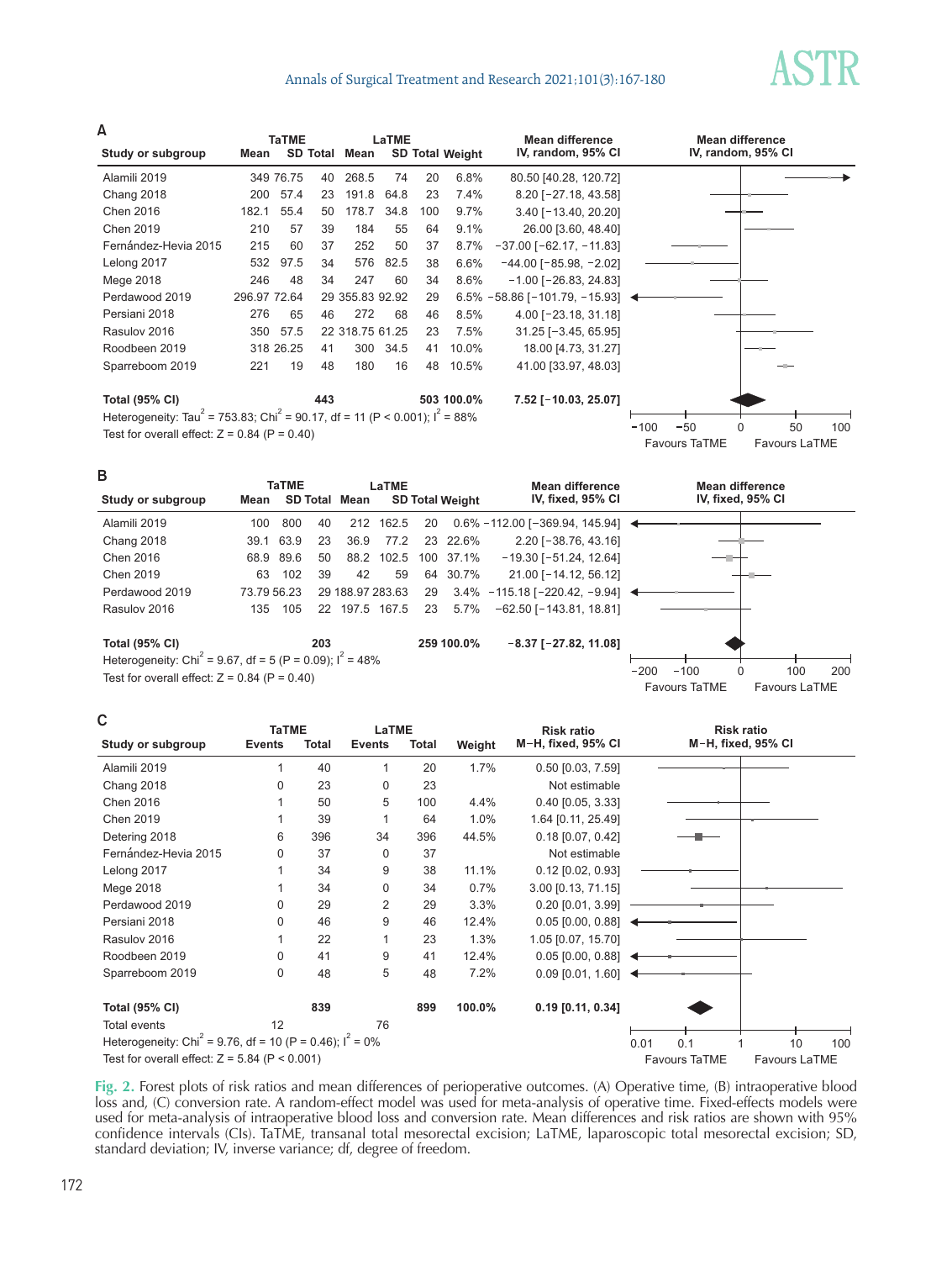#### Sun-Ho Kwon, et al: Transanal total mesorectal excision: a 'New Health Technology' assessment

**A**

**C**

|                                                                                                    |      | <b>TaTME</b> |                 |      | LaTME  |     |                        | <b>Mean difference</b>                    |                      | <b>Mean difference</b> |                      |   |
|----------------------------------------------------------------------------------------------------|------|--------------|-----------------|------|--------|-----|------------------------|-------------------------------------------|----------------------|------------------------|----------------------|---|
| Study or subgroup                                                                                  | Mean |              | <b>SD Total</b> | Mean |        |     | <b>SD Total Weight</b> | IV, random, 95% CI                        |                      | IV, random, 95% CI     |                      |   |
| Alamili 2019                                                                                       | 13   | 6.5          | 40              | 12.5 | 6.5    | 20  | 4.4%                   | $0.50$ [-2.99, 3.99]                      |                      |                        |                      |   |
| Chang 2018                                                                                         | 9.7  | 3.2          | 23              | 9.4  | 3.6    | 23  | 7.7%                   | $0.30$ [-1.67, 2.27]                      |                      |                        |                      |   |
| <b>Chen 2016</b>                                                                                   | 7.4  | 2.5          | 50              | 7.1  | 3.8    | 100 | 10.4%                  | $0.30$ [-0.72, 1.32]                      |                      |                        |                      |   |
| Chen 2019                                                                                          | 9.2  | 2.7          | 39              | 9.6  | 4.6    | 64  | 9.4%                   | $-0.40$ [ $-1.81$ , 1.01]                 |                      |                        |                      |   |
| Detering 2018                                                                                      | 6.5  | 1.3          | 396             | 6    | 0.8    | 396 | 11.9%                  | $0.50$ [0.35, 0.65]                       |                      | et in                  |                      |   |
| Fernández-Hevia 2015                                                                               | 6.8  | 3            | 37              | 9    | 7.6    | 37  | 6.1%                   | $-2.20$ [ $-4.83$ , 0.43] $\triangleleft$ |                      |                        |                      |   |
| Lelong 2017                                                                                        | 8    | 4.25         | 34              | 9    | 4.5    | 38  | 7.6%                   | $-1.00$ [ $-3.02$ , 1.02]                 |                      |                        |                      |   |
| Mege 2018                                                                                          | 10   | 6            | 34              | 11   | 5      | 34  | 6.1%                   | $-1.00$ [ $-3.63$ , 1.02]                 |                      |                        |                      |   |
| Persiani 2018                                                                                      | 5    | 3.25         | 46              |      | 7 8.25 | 46  | 6.2%                   | $-2.00$ [ $-4.56$ , 0.56]                 |                      |                        |                      |   |
| Rasulov 2016                                                                                       | 10   | 3            | 22              | 9.25 | 3.25   | 23  | 8.1%                   | $0.75$ [-1.08, 2.58]                      |                      |                        |                      |   |
| Roodbeen 2019                                                                                      | 8    |              | 41              | 11   | 2.25   | 41  | 11.1%                  | $-3.00$ [ $-3.75$ , $-2.25$ ]             |                      |                        |                      |   |
| Sparreboom 2019                                                                                    | 8    | 1.88         | 48              | 7.5  | 2.2    | 48  | 10.9%                  | $0.50$ [-0.32, 1.32]                      |                      |                        |                      |   |
| <b>Total (95% CI)</b>                                                                              |      |              | 810             |      |        |     | 870 100.0%             | $-0.51$ [ $-1.43$ , 0.41]                 |                      |                        |                      |   |
| Heterogeneity: Tau <sup>2</sup> = 1.85; Chi <sup>2</sup> = 90.68, df = 11 (P < 0.001); $I^2$ = 88% |      |              |                 |      |        |     |                        |                                           | $-2$                 | $\Omega$               | $\overline{2}$       | 4 |
| Test for overall effect: $Z = 1.09$ (P = 0.28)                                                     |      |              |                 |      |        |     |                        |                                           | <b>Favours TaTME</b> |                        | <b>Favours LaTME</b> |   |
|                                                                                                    |      |              |                 |      |        |     |                        |                                           |                      |                        |                      |   |

**TaTME LaTME Study or subgroup** Alamili 2019 Chen 2016 Detering 2018 Fernández-Hevia 2015 Lelong 2017 Roodbeen 2019 Sparreboom 2019 Total events Heterogeneity: Chi<sup>2</sup> = 11.77, df = 6 (P = 0.07);  $I^2$  = 49% Test for overall effect:  $Z = 0.85$  (P = 0.40) **Total (95% CI) Weight** 1.2% 6.1% 67.8% 7.3% 5.6% 7.3% 4.6% **100.0%** 11 3 68 2 0 6 10 100 40 50 396 37 34 41 48 **646 Events** 5.50 [0.76, 39.66] 0.60 [0.17, 2.08] 0.92 [0.68, 1.24] 0.25 [0.06, 1.10] 0.09 [0.01, 1.47] 0.75 [0.29, 1.97] 2.00 [0.74, 5.42] **0.90 [0.70, 1.15] Risk ratio M H, fixed, 95% CI** Favours TaTME Favours LaTME **Risk ratio M H, fixed, 95% CI** 0.01 0.1 1 10 100 1 10 74 8 6 8 5 112 20 100 396 37 38 41 48 **680 Events B**

| ັ                                                                     | <b>TaTME</b>  |       | LaTME  |       |        | <b>Risk ratio</b>     |      |                      | <b>Risk ratio</b> |                      |     |
|-----------------------------------------------------------------------|---------------|-------|--------|-------|--------|-----------------------|------|----------------------|-------------------|----------------------|-----|
| Study or subgroup                                                     | <b>Events</b> | Total | Events | Total | Weight | M-H, fixed, 95% CI    |      |                      |                   | M-H, fixed, 95% CI   |     |
| Alamili 2019                                                          | 6             | 40    | 2      | 20    | 14.1%  | 1.50 [0.33, 6.77]     |      |                      |                   |                      |     |
| Chen 2016                                                             | 2             | 50    | 3      | 100   | 10.6%  | 1.33 [0.23, 7.72]     |      |                      |                   |                      |     |
| Fernández-Hevia 2015                                                  |               | 37    | 3      | 37    | 15.9%  | $0.33$ $[0.04, 3.06]$ |      |                      |                   |                      |     |
| Lelong 2017                                                           | 0             | 34    | 4      | 38    | 22.5%  | $0.12$ [0.01, 2.22]   |      |                      |                   |                      |     |
| Sparreboom 2019                                                       | 8             | 48    |        | 48    | 37.0%  | 1.14 [0.45, 2.90]     |      |                      |                   |                      |     |
| <b>Total (95% CI)</b>                                                 |               | 209   |        | 243   | 100.0% | $0.86$ [0.45, 1.61]   |      |                      |                   |                      |     |
| Total events                                                          | 17            |       | 19     |       |        |                       |      |                      |                   |                      |     |
| Heterogeneity: Chi <sup>2</sup> = 3.57, df = 4 (P = 0.47); $I^2$ = 0% |               |       |        |       |        |                       | 0.01 | 0.1                  |                   | 10                   | 100 |
| Test for overall effect: $Z = 0.48$ (P = 0.63)                        |               |       |        |       |        |                       |      | <b>Favours TaTME</b> |                   | <b>Favours LaTME</b> |     |

**Fig. 3.** Forest plots of risk ratios and mean differences of perioperative outcomes. (A) Hospital stay, (B) readmission, and (C) reoperation. A random-effect model was used for meta-analysis of hospital stay. Fixed-effects models were used for metaanalysis of readmission and reoperation. Mean differences and risk ratios are shown with 95% confidence intervals (CIs). TaTME, transanal total mesorectal excision; LaTME, laparoscopic total mesorectal excision; SD, standard deviation; IV, inverse variance; df, degree of freedom.

0.70−1.45; P = 0.980). There was no heterogeneity between included studies ( $I^2 = 10\%$ , P = 0.350).

Among the 9 studies [25-28,30,32,34-36] that evaluated 684

patients, the difference in harvested lymph nodes was not statistically significant (MD, 0.44; 95% CI, –0.89−1.78; P = 0.520) (Fig. 5F). No significant heterogeneity existed between included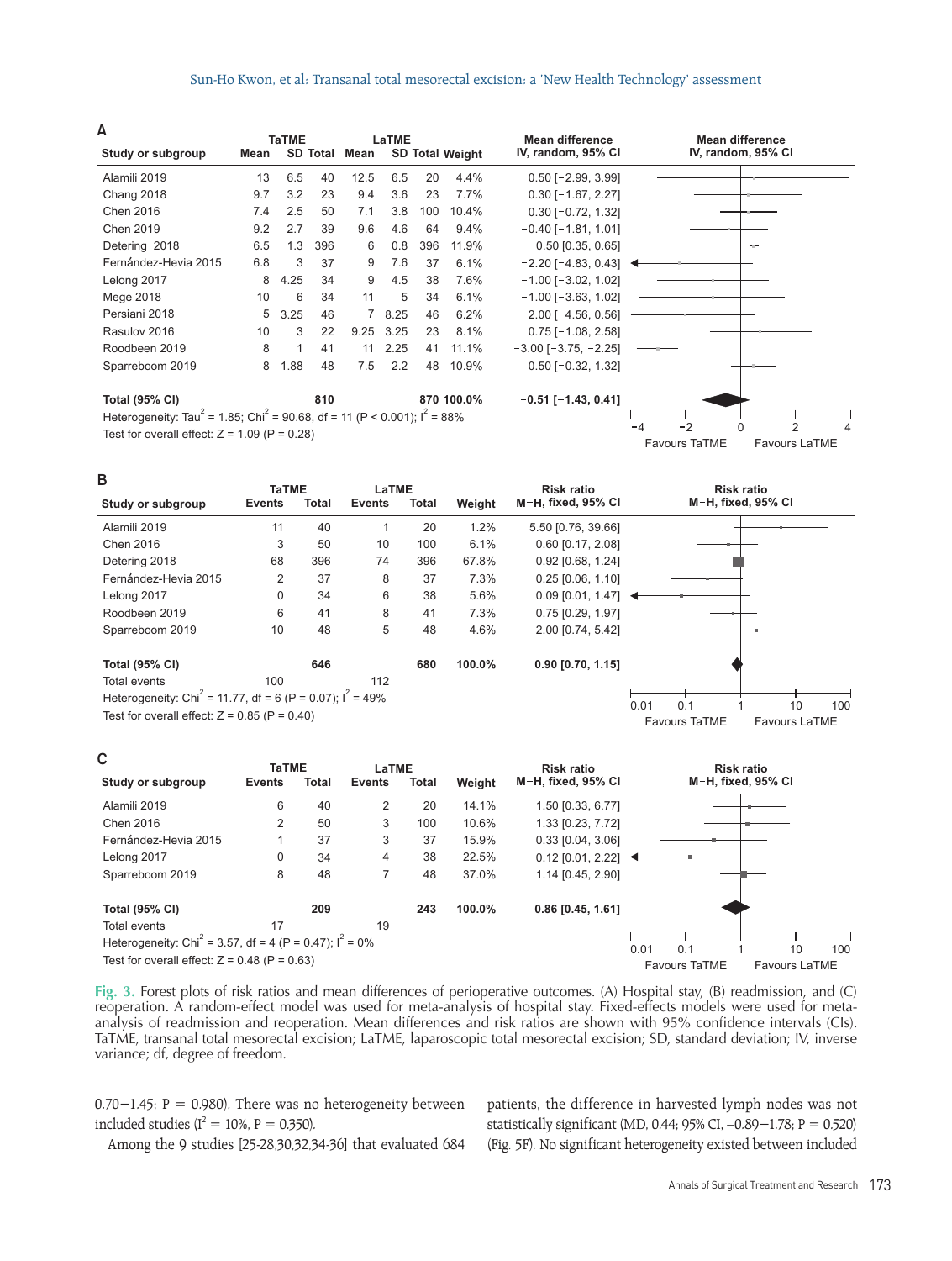# Annals of Surgical Treatment and Research 2021;101(3):167-180



**A**

| -                                                                      | <b>TaTME</b>  |       | LaTME          |       |        | <b>Risk ratio</b>     | <b>Risk ratio</b>                     |
|------------------------------------------------------------------------|---------------|-------|----------------|-------|--------|-----------------------|---------------------------------------|
| Study or subgroup                                                      | <b>Events</b> | Total | <b>Events</b>  | Total | Weight | M-H, fixed, 95% CI    | M-H, fixed, 95% CI                    |
| Fernández-Hevia 2015                                                   | 3             | 37    | 5              | 37    | 11.0%  | $0.60$ [0.15, 2.33]   |                                       |
| Lelong 2017                                                            | 2             | 34    | 7              | 38    | 14.5%  | $0.32$ [0.07, 1.43]   |                                       |
| Mege 2018                                                              | 4             | 34    | $\overline{2}$ | 34    | 4.4%   | 2.00 [0.39, 10.20]    |                                       |
| Persiani 2018                                                          | 0             | 46    |                | 46    | 3.3%   | $0.33$ [0.01, 7.98]   |                                       |
| Rasulov 2016                                                           | 0             | 22    | $\overline{2}$ | 23    | 5.4%   | $0.21$ [0.01, 4.12]   |                                       |
| Roodbeen 2019                                                          | 9             | 41    | 7              | 41    | 15.4%  | 1.29 [0.53, 3.12]     |                                       |
| Rubinkiewicz 2019                                                      | 3             | 23    | 4              | 23    | 8.8%   | $0.75$ [0.19, 2.98]   |                                       |
| Sparreboom 2019                                                        | 9             | 48    | 10             | 48    | 22.0%  | $0.90$ $[0.40, 2.02]$ |                                       |
| Veltcamp 2019                                                          | 3             | 27    | 7              | 27    | 15.4%  | 0.43 [0.12, 1.49]     |                                       |
| <b>Total (95% CI)</b>                                                  |               | 312   |                | 317   | 100.0% | $0.75$ [0.50, 1.13]   |                                       |
| Total events                                                           | 33            |       | 45             |       |        |                       |                                       |
| Heterogeneity: Chi <sup>2</sup> = 6.09, df = 8 (P = 0.64); $I^2 = 0\%$ |               |       |                |       |        |                       | 0.01<br>0.1<br>100<br>10              |
| Test for overall effect: $Z = 1.38$ (P = 0.17)                         |               |       |                |       |        |                       | Favours TaTME<br><b>Favours LaTME</b> |

#### **B**

|                                                                         | <b>TaTME</b>  |       | LaTME         |       |        | <b>Risk ratio</b>     | <b>Risk ratio</b>                     |
|-------------------------------------------------------------------------|---------------|-------|---------------|-------|--------|-----------------------|---------------------------------------|
| Study or subgroup                                                       | <b>Events</b> | Total | <b>Events</b> | Total | Weight | M-H, fixed, 95% CI    | M-H, fixed, 95% CI                    |
| Alamili 2019                                                            | 4             | 40    | 4             | 20    | 9.3%   | $0.50$ [0.14, 1.79]   |                                       |
| Chang 2018                                                              |               | 23    | $\mathbf 0$   | 23    | 0.9%   | 3.00 [0.13, 70.02]    |                                       |
| <b>Chen 2019</b>                                                        |               | 39    | $\mathbf 0$   | 64    | 0.7%   | 4.88 [0.20, 116.79]   |                                       |
| Detering 2018                                                           | 52            | 315   | 25            | 287   | 45.7%  | 1.90 [1.21, 2.97]     |                                       |
| Fernández-Hevia 2015                                                    | 2             | 37    | 4             | 37    | 7.0%   | $0.50$ $[0.10, 2.56]$ |                                       |
| Mege 2018                                                               |               | 34    | 5             | 34    | 8.7%   | $0.20$ $[0.02, 1.62]$ |                                       |
| Persiani 20218                                                          | 3             | 46    | 2             | 46    | 3.5%   | 1.50 [0.26, 8.56]     |                                       |
| Roodbeen 2019                                                           | 4             | 27    | 5             | 28    | 8.6%   | $0.83$ [0.25, 2.77]   |                                       |
| Sparreboom 2019                                                         | 10            | 48    | 9             | 48    | 15.7%  | 1.11 [0.50, 2.49]     |                                       |
| <b>Total (95% CI)</b>                                                   |               | 609   |               | 587   | 100.0% | 1.32 [0.96, 1.82]     |                                       |
| Total events                                                            | 78            |       | 54            |       |        |                       |                                       |
| Heterogeneity: Chi <sup>2</sup> = 10.86, df = 8 (P = 0.21); $I^2$ = 26% |               |       |               |       |        |                       | 0.1<br>100<br>0.01<br>10              |
| Test for overall effect: $Z = 1.70$ (P = 0.09)                          |               |       |               |       |        |                       | <b>Favours TaTME</b><br>Favours LaTME |

# **C**

| C                                                                      | <b>TaTME</b>   |       | LaTME         |       |         | <b>Risk ratio</b>          |      |                      | <b>Risk ratio</b>  |               |     |
|------------------------------------------------------------------------|----------------|-------|---------------|-------|---------|----------------------------|------|----------------------|--------------------|---------------|-----|
| Study or subgroup                                                      | <b>Events</b>  | Total | <b>Events</b> | Total | Weight  | M-H, fixed, 95% CI         |      |                      | M-H, fixed, 95% CI |               |     |
| Alamili 2019                                                           |                | 40    |               | 20    | 5.5%    | $0.50$ [ $0.03$ , $7.59$ ] |      |                      |                    |               |     |
| Chang 2018                                                             |                | 23    |               | 23    | 4.1%    | 1.00 [0.07, 15.04]         |      |                      |                    |               |     |
| <b>Chen 2016</b>                                                       | 0              | 50    | 2             | 100   | 6.9%    | $0.40$ [0.02, 8.10]        |      |                      |                    |               |     |
| Chen 2019                                                              |                | 39    | 3             | 64    | $9.4\%$ | $0.55$ [0.06, 5.08]        |      |                      |                    |               |     |
| Fernández-Hevia 2015                                                   | 4              | 37    | 2             | 37    | 8.2%    | 2.00 [0.39, 10.26]         |      |                      |                    |               |     |
| Mege 2018                                                              | 4              | 34    | 2             | 34    | 8.2%    | 2.00 [0.39, 10.20]         |      |                      |                    |               |     |
| Persiani 2018                                                          | 6              | 46    | 6             | 46    | 24.7%   | 1.00 [0.35, 2.87]          |      |                      |                    |               |     |
| Sparreboom 2019                                                        | $\overline{7}$ | 48    | 8             | 48    | 32.9%   | 0.88 [0.34, 2.22]          |      |                      |                    |               |     |
| <b>Total (95% CI)</b>                                                  |                | 317   |               | 372   | 100.0%  | 1.01 [0.59, 1.72]          |      |                      |                    |               |     |
| Total events                                                           | 24             |       | 25            |       |         |                            |      |                      |                    |               |     |
| Heterogeneity: Chi <sup>2</sup> = 2.35, df = 7 (P = 0.94); $I^2 = 0\%$ |                |       |               |       |         |                            | 0.01 | 0.1                  |                    | 10            |     |
| Test for overall effect: $Z = 0.04$ (P = 0.97)                         |                |       |               |       |         |                            |      | <b>Favours TaTME</b> |                    | Favours LaTME | 100 |

**Fig. 4.** Forest plots of risk ratios of perioperative outcomes. (A) Major complications (Clavien-Dindo classification III−V), (B) anastomotic leakage, and (C) intestinal obstruction. Fixed-effects models were used for meta-analysis. Risk ratios are shown with 95% confidence intervals (CIs). TaTME, transanal total mesorectal excision; LaTME, laparoscopic total mesorectal excision; df, degree of freedom.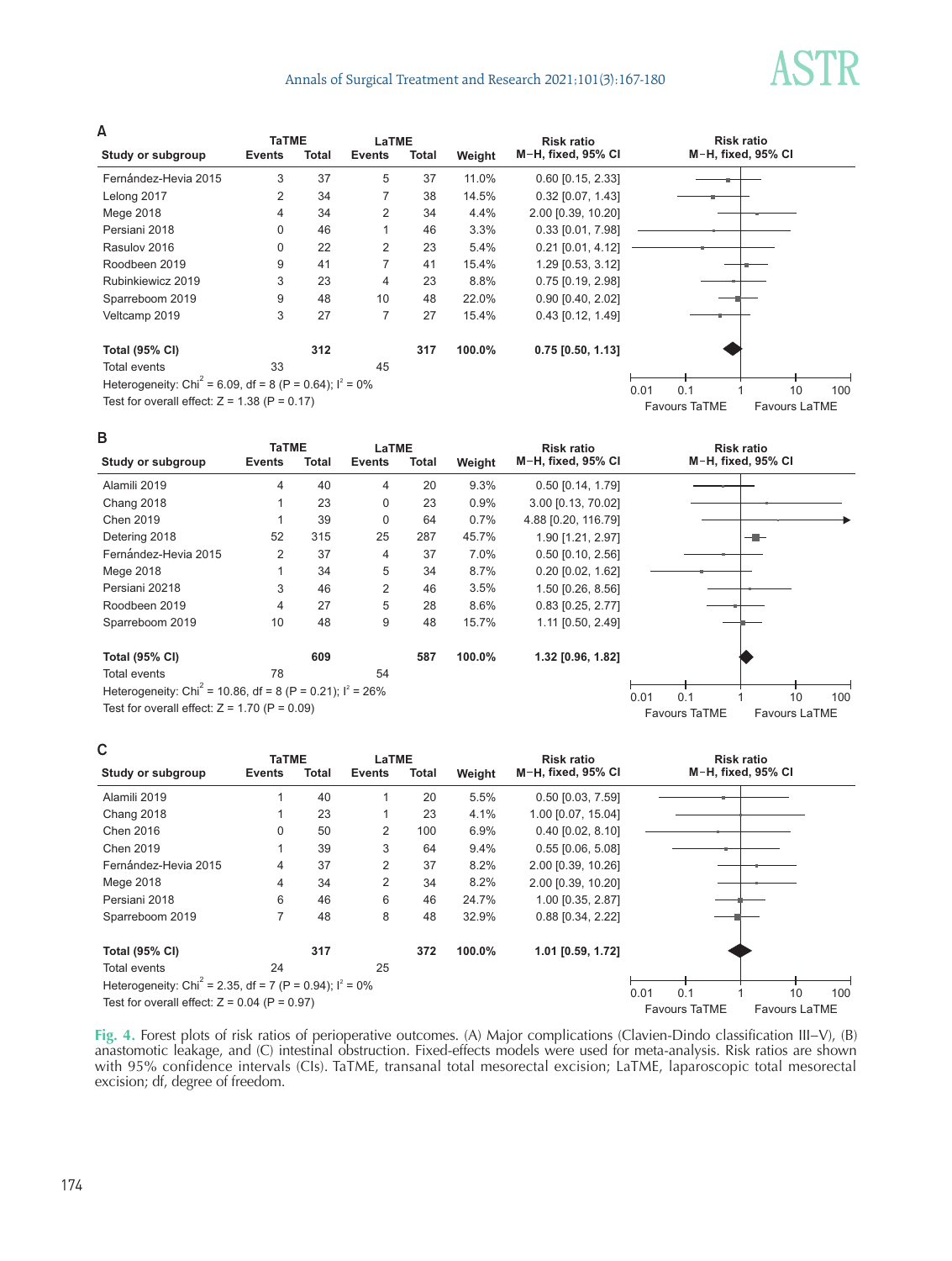#### Sun-Ho Kwon, et al: Transanal total mesorectal excision: a 'New Health Technology' assessment

**A**

| А                                                                      | <b>TaTME</b>  |       | LaTME         |       |        | <b>Risk ratio</b>                 | <b>Risk ratio</b>                             |
|------------------------------------------------------------------------|---------------|-------|---------------|-------|--------|-----------------------------------|-----------------------------------------------|
| Study or subgroup                                                      | <b>Events</b> | Total | <b>Events</b> | Total | Weight | M-H, fixed, 95% CI                | M-H, fixed, 95% CI                            |
| Bjoern 2019                                                            | 2             | 49    | 2             | 36    | 4.6%   | 0.73 [0.11, 4.97]                 |                                               |
| Chang 2018                                                             | 0             | 23    | 4             | 23    | 8.9%   | $0.11$ [0.01, 1.95] $\rightarrow$ |                                               |
| Chen 2016                                                              | 2             | 50    | 10            | 100   | 13.2%  | 0.40 [0.09, 1.76]                 |                                               |
| Chen 2019                                                              | $\Omega$      | 39    | 5             | 64    | 8.3%   | $0.15$ [0.01, 2.60]               |                                               |
| Detering 2018                                                          | 17            | 396   | 16            | 396   | 31.7%  | 1.06 [0.54, 2.07]                 |                                               |
| Fernández-Hevia 2015                                                   | 0             | 37    | $\mathbf 0$   | 37    |        | Not estimable                     |                                               |
| Lelong 2017                                                            | 2             | 34    | 4             | 38    | 7.5%   | $0.56$ [0.11, 2.86]               |                                               |
| Mege 2018                                                              | 4             | 34    | 5             | 34    | 9.9%   | $0.80$ [0.23, 2.73]               |                                               |
| Perdawood 2019                                                         |               | 29    | 3             | 29    | 5.9%   | $0.33$ [0.04, 3.02]               |                                               |
| Persiani 2018                                                          | 0             | 46    | $\mathbf 0$   | 46    |        | Not estimable                     |                                               |
| Rasulov 2016                                                           |               | 22    | 0             | 23    | 1.0%   | 3.13 [0.13, 72.99]                |                                               |
| Roodbeen 2019                                                          | 2             | 41    | 3             | 41    | 5.9%   | $0.67$ [0.12, 3.78]               |                                               |
| Rubinkiewicz 2019                                                      |               | 23    | $\mathbf 0$   | 23    | 1.0%   | 3.00 [0.13, 70.02]                |                                               |
| Sparreboom 2019                                                        | 2             | 48    | 1             | 48    | 2.0%   | 2.00 [0.19, 21.33]                |                                               |
| Veltcamp 2019                                                          | 0             | 27    | $\mathbf 0$   | 27    |        | Not estimable                     |                                               |
| <b>Total (95% CI)</b>                                                  |               | 898   |               | 965   | 100.0% | $0.73$ [0.48, 1.10]               |                                               |
| <b>Total events</b>                                                    | 34            |       | 53            |       |        |                                   |                                               |
| Heterogeneity: Chi <sup>2</sup> = 7.62, df = 11 (P = 0.75); $1^2$ = 0% |               |       |               |       |        |                                   | 0.1<br>100<br>10                              |
| Test for overall effect: $Z = 1.50$ (P = 0.13)                         |               |       |               |       |        |                                   | 0.01<br>Favours TaTME<br><b>Favours LaTME</b> |
|                                                                        |               |       |               |       |        |                                   |                                               |

| D                                                                                                          |                  | <b>TaTME</b> |       |      | LaTME  |       |        | Mean difference           | Mean difference      |                      |    |
|------------------------------------------------------------------------------------------------------------|------------------|--------------|-------|------|--------|-------|--------|---------------------------|----------------------|----------------------|----|
| Study or subgroup                                                                                          | Mean             | <b>SD</b>    | Total | Mean | SD.    | Total | Weiaht | IV, random, 95% CI        | IV, random, 95% CI   |                      |    |
| Alamili 2019                                                                                               |                  | 8            | 40    | 10   | 6      | 20    | 20.7%  | $-3.00$ [ $-6.61$ , 0.61] |                      |                      |    |
| Fernández-Hevia 2015                                                                                       | 12 <sup>12</sup> | 0.9          | 37    | 11   | 0.6    | 37    | 29.8%  | $1.00$ [0.65, 1.35]       |                      | ÷                    |    |
| Perdawood 2019                                                                                             | 10.48            | 8.05         | 29    |      | 8 6.52 | 29    | 20.2%  | $2.48$ [-1.29, 6.25]      |                      |                      |    |
| Roodbeen 2019                                                                                              | 10               | 1.95         | 41    |      | 5 1.75 | 41    | 29.3%  | 5.00 [4.20, 5.80]         |                      |                      |    |
| <b>Total (95% CI)</b>                                                                                      |                  |              | 147   |      |        | 127   | 100.0% | $1.64$ [-1.32, 4.60]      |                      |                      |    |
| Heterogeneity: Tau <sup>2</sup> = 7.61; Chi <sup>2</sup> = 86.86, df = 3 (P < 0.001); l <sup>2</sup> = 97% |                  |              |       |      |        |       |        |                           |                      |                      |    |
| Test for overall effect: $Z = 1.09$ (P = 0.28)                                                             |                  |              |       |      |        |       |        |                           | $-10$<br>0<br>$-5$   | 5                    | 10 |
|                                                                                                            |                  |              |       |      |        |       |        |                           | <b>Favours TaTME</b> | <b>Favours LaTME</b> |    |

#### **C**

**B**

| ັ                                                                      | <b>TaTME</b>  |       | LaTME         |              |        | <b>Risk ratio</b>          |      |               | <b>Risk ratio</b>  |                      |     |
|------------------------------------------------------------------------|---------------|-------|---------------|--------------|--------|----------------------------|------|---------------|--------------------|----------------------|-----|
| Study or subgroup                                                      | <b>Events</b> | Total | <b>Events</b> | <b>Total</b> | Weight | M-H, fixed, 95% CI         |      |               | M-H, fixed, 95% CI |                      |     |
| Lelong 2017                                                            | 0             | 34    | 1             | 38           | 6.5%   | $0.37$ [0.02, 8.82]        |      |               |                    |                      |     |
| Mege 2018                                                              |               | 34    |               | 34           | 4.6%   | 1.00 [0.07, 15.34]         |      |               |                    |                      |     |
| Perdawood 2019                                                         | 0             | 29    |               | 29           | 6.9%   | $0.33$ [ $0.01$ , $7.86$ ] |      |               |                    |                      |     |
| Rasulov 2016                                                           | 5             | 22    | 5             | 23           | 22.4%  | 1.05 [0.35, 3.12]          |      |               |                    |                      |     |
| Roodbeen 2019                                                          | 0             | 41    | 3             | 41           | 16.0%  | $0.14$ [0.01, 2.68]        |      |               |                    |                      |     |
| Rubinkiewicz 2019                                                      | 0             | 23    | 1             | 23           | 6.9%   | 0.33 [0.01, 7.78]          |      |               |                    |                      |     |
| Sparreboom 2019                                                        | 5             | 48    | 8             | 48           | 36.7%  | 0.63 [0.22, 1.77]          |      |               |                    |                      |     |
| <b>Total (95% CI)</b>                                                  |               | 231   |               | 236          | 100.0% | $0.60$ [0.32, 1.15]        |      |               |                    |                      |     |
| Total events                                                           | 11            |       | 20            |              |        |                            |      |               |                    |                      |     |
| Heterogeneity: Chi <sup>2</sup> = 2.40, df = 6 (P = 0.88); $I^2 = 0\%$ |               |       |               |              |        |                            | 0.01 | 0.1           |                    | 10                   | 100 |
| Test for overall effect: $Z = 1.55$ (P = 0.12)                         |               |       |               |              |        |                            |      | Favours TaTME |                    | <b>Favours LaTME</b> |     |

**Fig. 5.** Forest plots of risk ratios and mean differences of pathological outcomes. (A) Circumferential resection margin involvement, (B) length of circumferential resection margin, (C) distal resection margin involvement, (D) length of distal resection margin, (E) incompleteness of mesorectum, and (F) harvested lymph nodes. Random-effects models were used for meta-analysis of length of circumferential resection margin and distal resection margin. Fixed-effects models were used for meta-analysis of circumferential resection margin and distal resection margin involvement. Mean differences and risk ratios are shown with 95% confidence intervals (CIs). TaTME, transanal total mesorectal excision; LaTME, laparoscopic total mesorectal excision; SD, standard deviation; IV, inverse variance; df, degree of freedom.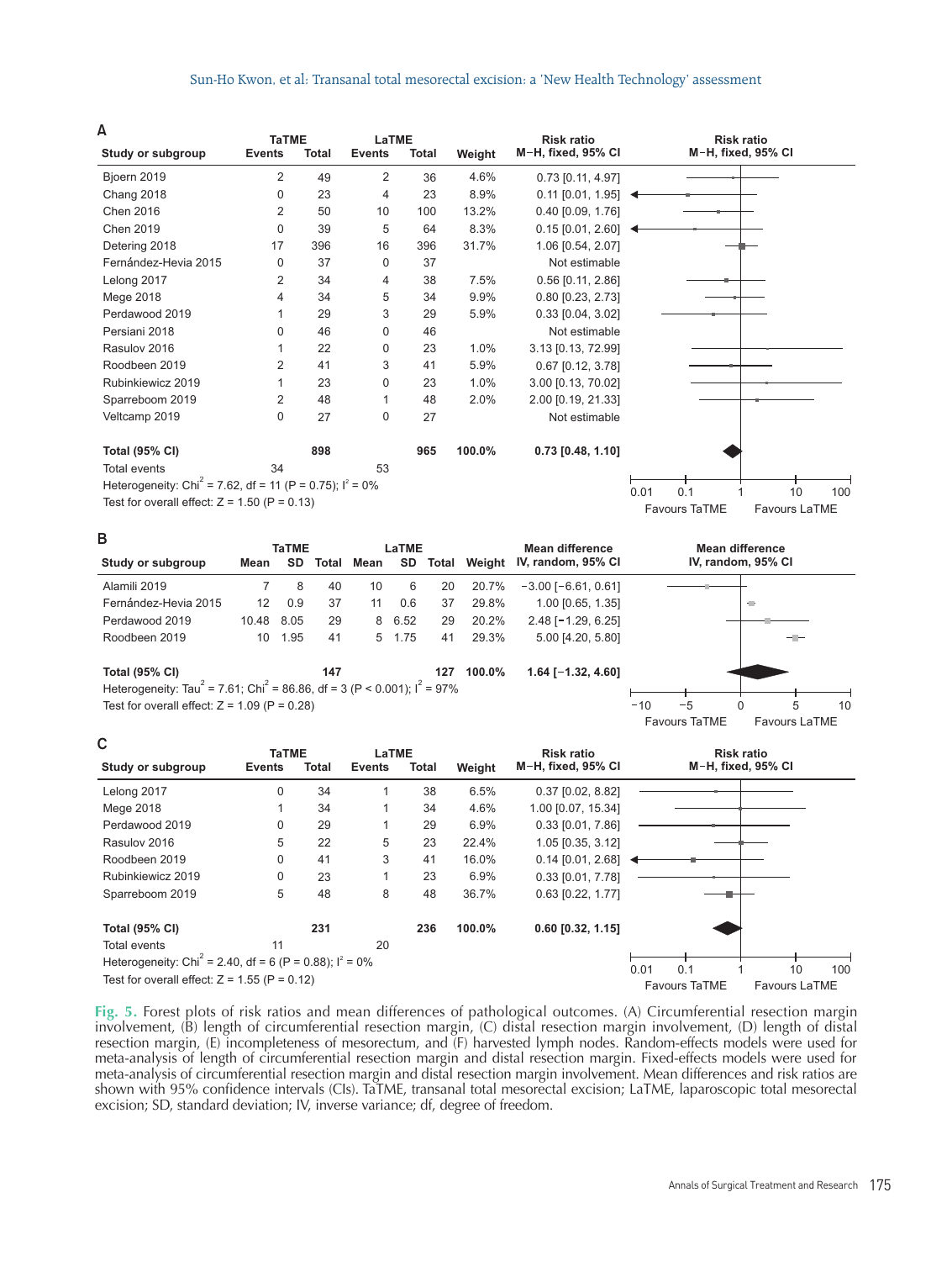# Annals of Surgical Treatment and Research 2021;101(3):167-180

**D**

|                                                                                                    |       | <b>TaTME</b> |     |                      | LaTME          |     |                 | Mean difference                                       |       | Mean difference    |    |    |
|----------------------------------------------------------------------------------------------------|-------|--------------|-----|----------------------|----------------|-----|-----------------|-------------------------------------------------------|-------|--------------------|----|----|
| Study or subgroup                                                                                  | Mean  |              |     | <b>SD Total Mean</b> |                |     | SD Total Weight | IV, random, 95% CI                                    |       | IV, random, 95% CI |    |    |
| Alamili 2019                                                                                       | 15    | 14.5         |     |                      | 40 31.25 13.75 | 20  |                 | $10.0\% - 16.25$ [-23.77, -8.73] $\blacktriangleleft$ |       |                    |    |    |
| Chang 2018                                                                                         | 13.5  | 10.5         | 23  | 15.5                 | 10.5           | 23  | 10.9%           | $-2.00$ [ $-8.07, 4.07$ ]                             |       |                    |    |    |
| Chen 2016                                                                                          | 24    | 12           | 50  | 15                   | 9              | 100 | 12.2%           | 9.00 [5.24, 12.76]                                    |       |                    |    |    |
| Chen 2019                                                                                          | 16    | 14           | 39  | 19                   | 13             | 64  | 11.3%           | $-3.00$ [ $-8.43$ , 2.43]                             |       |                    |    |    |
| Fernández-Hevia 2015                                                                               | 28    | 18           | 37  | 17                   | 13             | 37  | 10.2%           | 11.00 [3.85, 18.15]                                   |       |                    |    |    |
| Mege 2018                                                                                          | 13    | 9            | 34  | 14                   | 12             | 34  | 11.5%           | $-1.00$ [ $-6.04$ , 4.04]                             |       |                    |    |    |
| Perdawood 2019                                                                                     | 33.45 | 14.5         |     | 29 25.41             | 15.78          | 29  | 9.8%            | 8.04 [0.24, 15.84]                                    |       |                    |    |    |
| Persiani 2018                                                                                      | 25    | 13.75        | 46  | 15                   | 8.75           | 46  | 11.7%           | 10.00 [5.29, 14.71]                                   |       |                    |    |    |
| Roodbeen 2019                                                                                      | 20    | 7.5          | 41  | 20                   | 7.88           | 41  | 12.4%           | $0.00$ [ $-3.33$ , 3.33]                              |       |                    |    |    |
| <b>Total (95% CI)</b>                                                                              |       |              | 339 |                      |                |     | 394 100.0%      | $1.88$ [-2.96, 6.73]                                  |       |                    |    |    |
| Heterogeneity: Tau <sup>2</sup> = 46.42; Chi <sup>2</sup> = 62.50, df = 8 (P < 0.001); $I^2$ = 87% |       |              |     |                      |                |     |                 |                                                       |       |                    |    |    |
| Toot for overall effect: $7 - 0.76$ $(D - 0.45)$                                                   |       |              |     |                      |                |     |                 |                                                       | $-20$ | $-10$              | 10 | 20 |

Favours TaTME Favours LaTME

Test for overall effect:  $Z = 0.76$  (P = 0.45)

| Е                                                                      | <b>TaTME</b>  |       | LaTME         |              |        | <b>Risk ratio</b>   |      |                      | <b>Risk ratio</b>  |                      |     |
|------------------------------------------------------------------------|---------------|-------|---------------|--------------|--------|---------------------|------|----------------------|--------------------|----------------------|-----|
| Study or subgroup                                                      | <b>Events</b> | Total | <b>Events</b> | <b>Total</b> | Weight | M-H, fixed, 95% CI  |      |                      | M-H, fixed, 95% CI |                      |     |
| Alamili 2019                                                           | 11            | 40    | 1             | 20           | 3.2%   | 5.50 [0.76, 39.66]  |      |                      |                    |                      |     |
| Bjoern 2019                                                            | 6             | 49    | 8             | 36           | 22.3%  | $0.55$ [0.21, 1.45] |      |                      |                    |                      |     |
| Fernández-Hevia 2015                                                   |               | 37    | $\Omega$      | 37           | 1.2%   | 3.00 [0.13, 71.34]  |      |                      |                    |                      |     |
| Lelong 2017                                                            | 0             | 34    | 2             | 38           | 5.7%   | $0.22$ [0.01, 4.48] |      |                      |                    |                      |     |
| Mege 2018                                                              | 7             | 34    | 4             | 34           | 9.7%   | 1.75 [0.56, 5.43]   |      |                      |                    |                      |     |
| Perdawood 2019                                                         | 14            | 29    | 18            | 29           | 43.5%  | $0.78$ [0.49, 1.25] |      |                      |                    |                      |     |
| Persiani 2018                                                          | 2             | 46    | 2             | 46           | 4.8%   | 1.00 [0.15, 6.80]   |      |                      |                    |                      |     |
| Rasulov 2016                                                           | 4             | 22    | 4             | 23           | 9.5%   | 1.05 [0.30, 3.67]   |      |                      |                    |                      |     |
| Roodbeen 2019                                                          | $\Omega$      | 41    | $\Omega$      | 41           |        | Not estimable       |      |                      |                    |                      |     |
| Rubinkiewicz 2019                                                      | 0             | 23    | 0             | 23           |        | Not estimable       |      |                      |                    |                      |     |
| Veltcamp 2019                                                          | 0             | 27    | $\mathbf 0$   | 27           |        | Not estimable       |      |                      |                    |                      |     |
| <b>Total (95% CI)</b>                                                  |               | 382   |               | 354          | 100.0% | $1.00$ [0.70, 1.45] |      |                      |                    |                      |     |
| <b>Total events</b>                                                    | 45            |       | 39            |              |        |                     |      |                      |                    |                      |     |
| Heterogeneity: Chi <sup>2</sup> = 7.81, df = 7 (P = 0.35); $I^2$ = 10% |               |       |               |              |        |                     | 0.01 | 0.1                  |                    | 10                   | 100 |
| Test for overall effect: $Z = 0.03$ (P = 0.98)                         |               |       |               |              |        |                     |      | <b>Favours TaTME</b> |                    | <b>Favours LaTME</b> |     |

|                                                                                             | <b>TaTME</b> |           |       | LaTME |       |       |        | <b>Mean difference</b>                      |       | Mean difference   |   |   |    |
|---------------------------------------------------------------------------------------------|--------------|-----------|-------|-------|-------|-------|--------|---------------------------------------------|-------|-------------------|---|---|----|
| Study or subgroup                                                                           | Mean         | <b>SD</b> | Total | Mean  | SD    | Total | Weight | IV, fixed, 95% CI                           |       | IV, fixed, 95% CI |   |   |    |
| Alamili 2019                                                                                | 22           | 22        | 40    | 19.5  | 6.5   | 20    | 3.3%   | $2.50$ [-4.89, 9.89]                        |       |                   |   |   |    |
| Chang 2018                                                                                  | 22.8         | 10.8      | 23    | 19.5  | 8.6   | 23    | 5.6%   | $3.30$ [-2.34, 8.94]                        |       |                   |   |   |    |
| Chen 2016                                                                                   | 16.7         | 7.8       | 50    | 17.4  | 8.9   | 100   | 23.1%  | $-0.70$ [ $-3.48$ , 2.08]                   |       |                   |   |   |    |
| Chen 2019                                                                                   | 20.8         | 9         | 39    | 18.8  | 8.1   | 64    | 14.9%  | $2.00$ [-1.45, 5.45]                        |       |                   |   |   |    |
| Lelong 2017                                                                                 | 14           | 7         | 34    | 12    | 5.25  | 38    | 21.4%  | $2.00$ [ $-0.88$ , 4.88]                    |       |                   |   |   |    |
| Mege 2018                                                                                   | 14           | 10        | 34    | 14    | 8     | 34    | 9.6%   | $0.00$ [-4.30, 4.30]                        |       |                   |   |   |    |
| Perdawood 2019                                                                              | 26.45        | 8.7       | 29    | 26.69 | 11.16 | 29    | 6.7%   | $-0.24$ [ $-5.39$ , 4.91]                   |       |                   |   |   |    |
| Rasulov 2016                                                                                | 22           | 13.5      | 22    | 26    | 12    | 23    | 3.2%   | $-4.00$ [-11.47, 3.47] $\blacktriangleleft$ |       |                   |   |   |    |
| Roodbeen 2019                                                                               | 18           | 3.25      | 41    | 20    | 12    | 41    | 12.3%  | $-2.00$ [ $-5.81$ , 1.81]                   |       |                   |   |   |    |
| <b>Total (95% CI)</b>                                                                       |              |           | 312   |       |       | 372   | 100.0% | $0.44$ [-0.89, 1.78]                        |       |                   |   |   |    |
| Heterogeneity: Chi <sup><math>2</math></sup> = 6.88, df = 8 (P = 0.55); l <sup>2</sup> = 0% |              |           |       |       |       |       |        |                                             |       |                   |   |   |    |
|                                                                                             |              |           |       |       |       |       |        |                                             | $-10$ | $-5$              | 0 | 5 | 10 |

Test for overall effect:  $Z = 0.65$  (P = 0.52)

**Fig. 5.** Continued.

**F**

studies ( $I^2 = 0\%$ ; P = 0.550).

# **Publication bias**

Symmetrical funnel plots of the conversion rate, major

Favours TaTME Favours LaTME 10 5 0 5 10

complication (Clavien-Dindo classification III−V), CRM involvement, and incompleteness of mesorectum suggested no publication bias exists in the meta-analysis (Supplementary Fig. 3), and all of the studies were within the 95% CIs.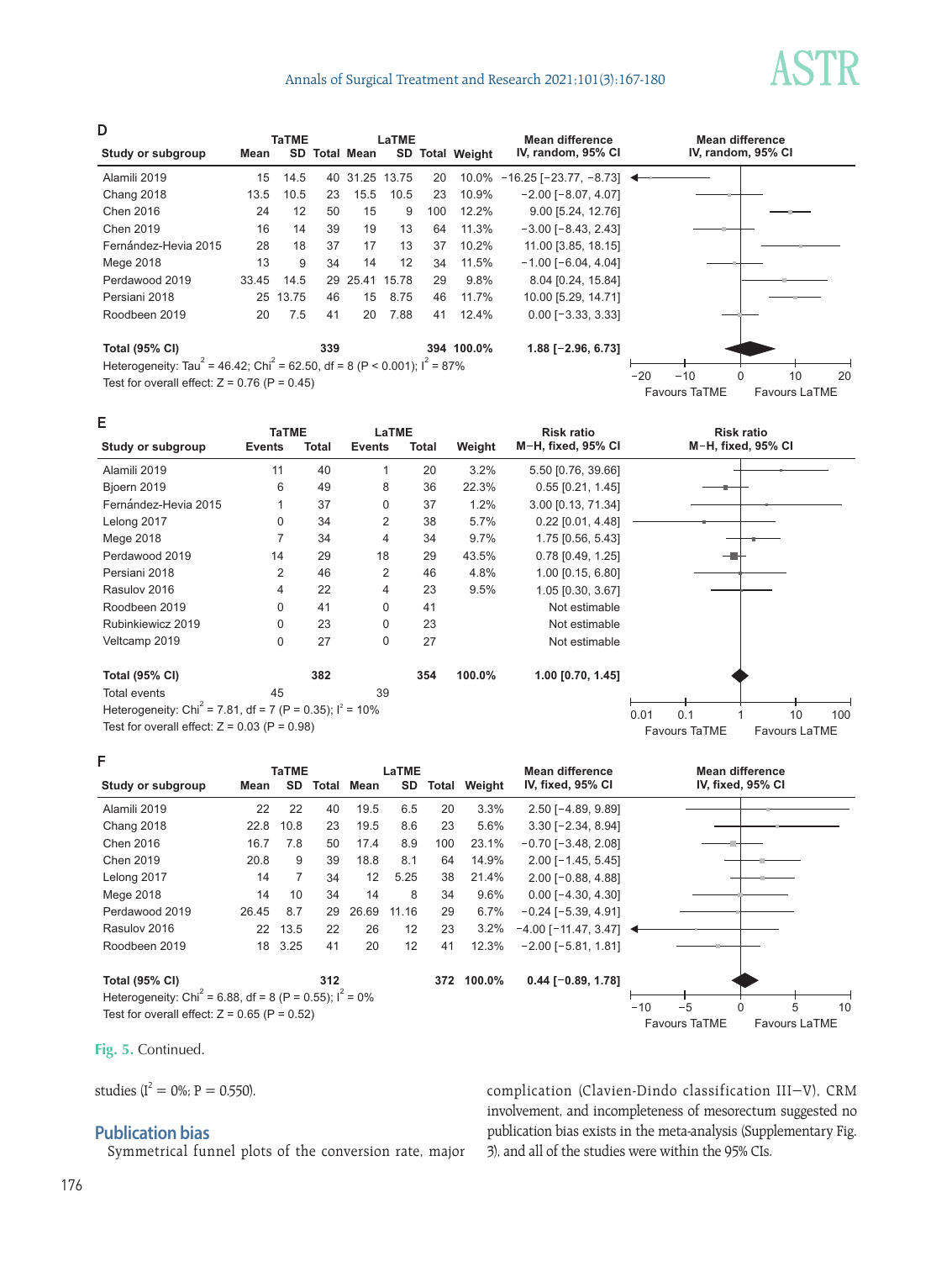# **DISCUSSION**

In the present systematic review and meta-analysis, we evaluated the bottom-up approach of TaTME compared to conventional LaTME with respect to perioperative and pathological outcomes. Our meta-analysis shows that TaTME has a significantly lower conversion rate compared to LaTME. Open surgical conversion is one of the major problems in laparoscopic surgery for rectal cancer. Conversion rates in laparoscopic surgery depend on several factors such as patientrelated factors, surgeon-related factors, and procedural factors. Unlike other factors, patient-related factors are beyond the control of the surgeon. Therefore, to determine the success of the laparoscopic approach, it is important to consider patientrelated factors such as sex, obesity, tumor stage, and previous abdominal operation [40-42]. Furthermore, patient selection based on accurate tumor characteristics can reduce conversion rates [43]. TaTME has emerged as a feasible alternative surgical option for conventional laparoscopic surgery, particularly in patients with obesity, narrow pelvis, or deep anterior rectal tumors [44]. Notably, our pooled analysis showed significantly lower conversion rates in patients undergoing TaTME (Fig. 2C), suggesting that the transanal approach can overcome limitations on patient-related factors.

While several studies have reported that the 2-team approach of the TaTME procedure has shorter operation times, but this issue is one of the major controversies currently being raised. In the studies included in our meta-analysis, a 2-team approach [24,35], a 1-team approach [28,30,32,34,36,38], and both approaches [25,27,31] were performed. The 2-team approach tended to have shorter operation times compared to the 1-team approach, but there were not enough literatures available for subgroup analysis. TaTME's approach may be carried out differently depending on the circumstances, such as the national healthcare system and health insurance policies or the status of medical personnel in hospitals. In this regard, a recent study reported cost analysis, including surgical supplies along with surgical outcomes [45]. When discussing TaTME's approach in the future, surgical outcomes such as operation time and cost analysis also need to be considered.

Anastomotic leakage is a major complication of colorectal surgery causing increased mortality, the incidence of which has persisted over the last years [46,47]. Recently, an international multicenter cohort study reported that TaTME had a higher risk of anastomotic leakage than LaTME [13]. On the other hand, a recent cohort study of the incidence of anastomosis and learning curves after TaTME reported that surgeon proficiency can have a positive effect on the occurrence of anastomotic leakage. Our findings on the perioperative outcomes showed that LaTME tended to have a higher rate of anastomotic leakage than TaTME, but there was no statistically significant difference (Fig. 4B). Since a wide range of anastomotic leak rates depends on the definition, clinical setting, and follow-up period [29], subgroup analysis of the related factors needs to be conducted through large-scale study to draw clear conclusions.

A Norwegian research group noted that TaTME could increase the risk of local recurrence [48]. The results showed local recurrence of a new pattern characterized by rapid, multifocal growth in the pelvic cavity and sidewalls early after TaTME, which led to a nationwide discontinuance of TaTME [48,49]. It should be noted that although there are concerns about the risk of local recurrence, conclusions cannot be drawn due to insufficient numbers and lack of long-term oncological followup from the national multicenter study. These results further suggest that structured training with proctorship experienced proponents is essential.

One of the potential benefits of TaTME is improved specimen quality, defined as CRM involvement, DRM distance, and mesorectal completeness. These pathological outcomes are the most potent prognostic factors predicting local recurrence [50,51]. Fifteen studies involving 1,863 patients showed a tendency to a reduced CRM positive status of TaTME in comparison with LaTME (Fig. 5A). Regarding the DRM distance, 4 of 9 studies reported that TaTME showed a longer DRM compared to LaTME [24,25,31,35] (Fig. 5D). Furthermore, incompleteness of mesorectum in TaTME was similar to the results from LaTME (Fig. 5E). However, contrary to the results reported in the individual studies, meta-analysis showed TaTME did not lead to significant improvement in pathological outcomes when compared to LaTME.

Among the surgical outcomes of TaTME and LaTME, studies evaluating the length of CRM and DRM showed considerable heterogeneity, and there is one possible explanation for the significant heterogeneity. We used the method of estimating the median value as the mean value for meta-analysis, and it seems that heterogeneity occurred in this process. In the study of Alamili et al. [32], the median was similar between the 2 groups, but the difference in sample size resulted in a large difference in the estimate of the mean value. The main limitation of this method is that the outcome distribution is assumed to be normal, and new methods have been developed to overcome this limitation [52]. However, since any method may make an unsuitable assumption, results should be interpreted with additional explanations.

In conclusion, this updated systematic review and metaanalysis showed that TaTME has potential advantages in surgical outcomes, suggesting that TaTME can be performed as a New Health Technology for rectal cancer patients in South Korea. However, since this study was conducted based on limited evidence, the results of a well-designed multicenter RCTs need to be further evaluated to apply our conclusions extensively; and expertise and training to safely perform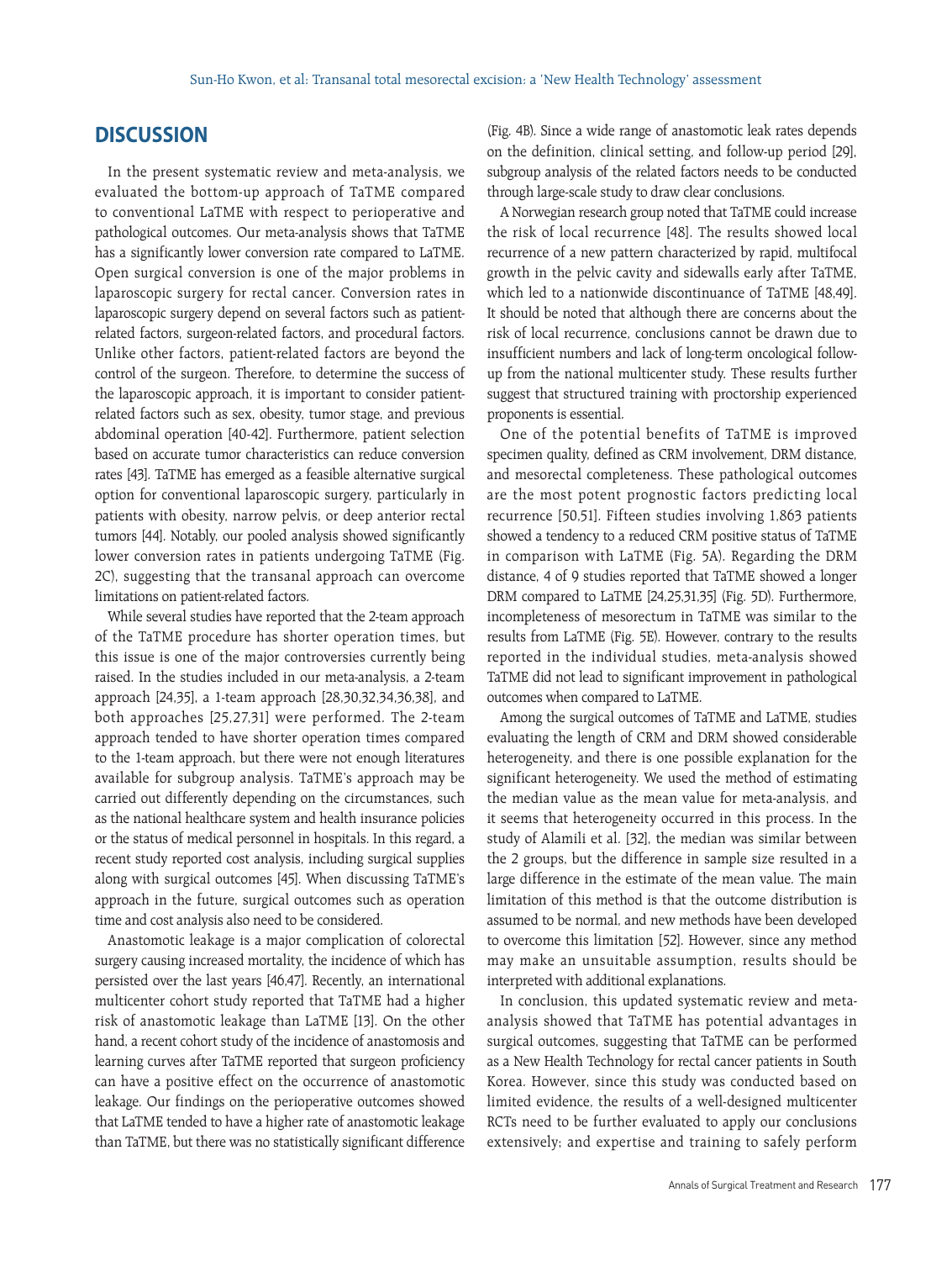

TaTME should also be considered.

# **SUPPLEMENTARY MATERIALS**

Supplementary Table 1 and Supplementary Fig. 1–3 can be found via https://doi.org/10.4174/astr.2021.101.3.167

# **ACKNOWLEDGEMENTS**

# **Fund/Grant Support**

This study is supported by the National Evidence-based Healthcare Collaborating Agency in South Korea (the Health Technology Assessment Report #HTA-2020-10).

# **Conflict of Interest**

NKK served as a chairman of TaTME Assessment Committee. SHK, DHL, JHB, SSC, JYS, and CSE as members of the Committee, reviewed the surgical technology in depth for nHTA. No other potential conflict of interest relevant to this article was reported.

## **ORCID iD**

Sun-Ho Kwon: https://orcid.org/0000-0003-1592-0638 Yea-Il Joo: https://orcid.org/0000-0003-4184-662X Seon Hahn Kim: https://orcid.org/0000-0002-4526-5147 Dae Ho Lee: https://orcid.org/0000-0002-9749-4638 Jeong-Heum Baek: https://orcid.org/0000-0001-9124-8041 Soon Sup Chung: https://orcid.org/0000-0003-0921-8228 Ji-Yeon Shin: https://orcid.org/0000-0001-5434-0359 Chang Soo Eun: https://orcid.org/0000-0001-6533-9644 Nam Kyu Kim: https://orcid.org/0000-0003-0639-5632

# **Author Contribution**

Conceptualization, Investigation: SHK, YIJ Formal Analysis: SHK Methodology: SHK, DHL, JHB, SSC, JYS, CSE Project Administration: NKK Writing – Original Draft: SHK Writing – Review & Editing: All authors

# **REFERENCES**

- 1. Bray F, Ferlay J, Soerjomataram I, Siegel RL, Torre LA, Jemal A. Global cancer statistics 2018: GLOBOCAN estimates of incidence and mortality worldwide for 36 cancers in 185 countries. CA Cancer J Clin 2018;68:394-424.
- 2. Heald RJ, Husband EM, Ryall RD. The mesorectum in rectal cancer surgerythe clue to pelvic recurrence?. Br J Surg 1982;69:613-6.
- 3. Heald RJ, Moran BJ, Ryall RD, Sexton R. MacFarlane JK. Rectal cancer: the Basingstoke experience of total mesorectal excision, 1978-1997. Arch Surg 1998;133:894-9.
- 4. Veldkamp R, Kuhry E, Hop WC, Jeekel J, Kazemier G, Bonjer HJ, et al. Laparoscopic surgery versus open surgery for colon cancer: short-term outcomes of a randomised trial. Lancet Oncol 2005;6:477-84.
- 5. Guillou PJ, Quirke P, Thorpe H, Walker J, Jayne DG, Smith AM, et al. Shortterm endpoints of conventional versus laparoscopic-assisted surgery in patients

with colorectal cancer (MRC CLASICC trial): multicentre, randomised controlled trial. Lancet 2005;365:1718-26.

- 6. Penninckx F, Kartheuser A, Van de Stadt J, Pattyn P, Mansvelt B, Bertrand C, et al. Outcome following laparoscopic and open total mesorectal excision for rectal cancer. Br J Surg 2013;100:1368-75.
- 7. Lujan J, Valero G, Hernandez Q, Sanchez A, Frutos MD, Parrilla P. Randomized clinical trial comparing laparoscopic and open surgery in patients with rectal cancer. Br J Surg 2009;96:982-9.
- 8. Mizrahi I, Sands DR. Transanal total mesorectal excision for rectal cancer: a review. Ann Laparosc Endosc Surg 2017;2:144.
- 9. Sylla P, Rattner DW, Delgado S, Lacy AM. NOTES transanal rectal cancer resection using transanal endoscopic microsurgery and laparoscopic assistance. Surg Endosc 2010;24:1205-10.
- 10. Penna M, Hompes R, Arnold S, Wynn G, Austin R, Warusavitarne J, et al. Transanal total mesorectal excision: international

registry results of the first 720 cases. Ann Surg 2017;266:111-7.

- 11. de Lacy FB, van Laarhoven JJ, Pena R, Arroyave MC, Bravo R, Cuatrecasas M, et al. Transanal total mesorectal excision: pathological results of 186 patients with mid and low rectal cancer. Surg Endosc 2018;32:2442-7.
- 12. Abbott SC, Stevenson AR, Bell SW, Clark D, Merrie A, Hayes J, et al. An assessment of an Australasian pathway for the introduction of transanal total mesorectal excision (taTME). Colorectal Dis 2018;20:O1-6.
- 13. 2017 European Society of Coloproctology (ESCP) collaborating group. An international multicentre prospective audit of elective rectal cancer surgery; operative approach versus outcome, including transanal total mesorectal excision (TaTME). Colorectal Dis 2018;20 Suppl 6:33-46.
- 14. Wasmuth HH, Faerden AE, Myklebust TÅ, Pfeffer F, Norderval S, Riis R, et al. Transanal total mesorectal excision for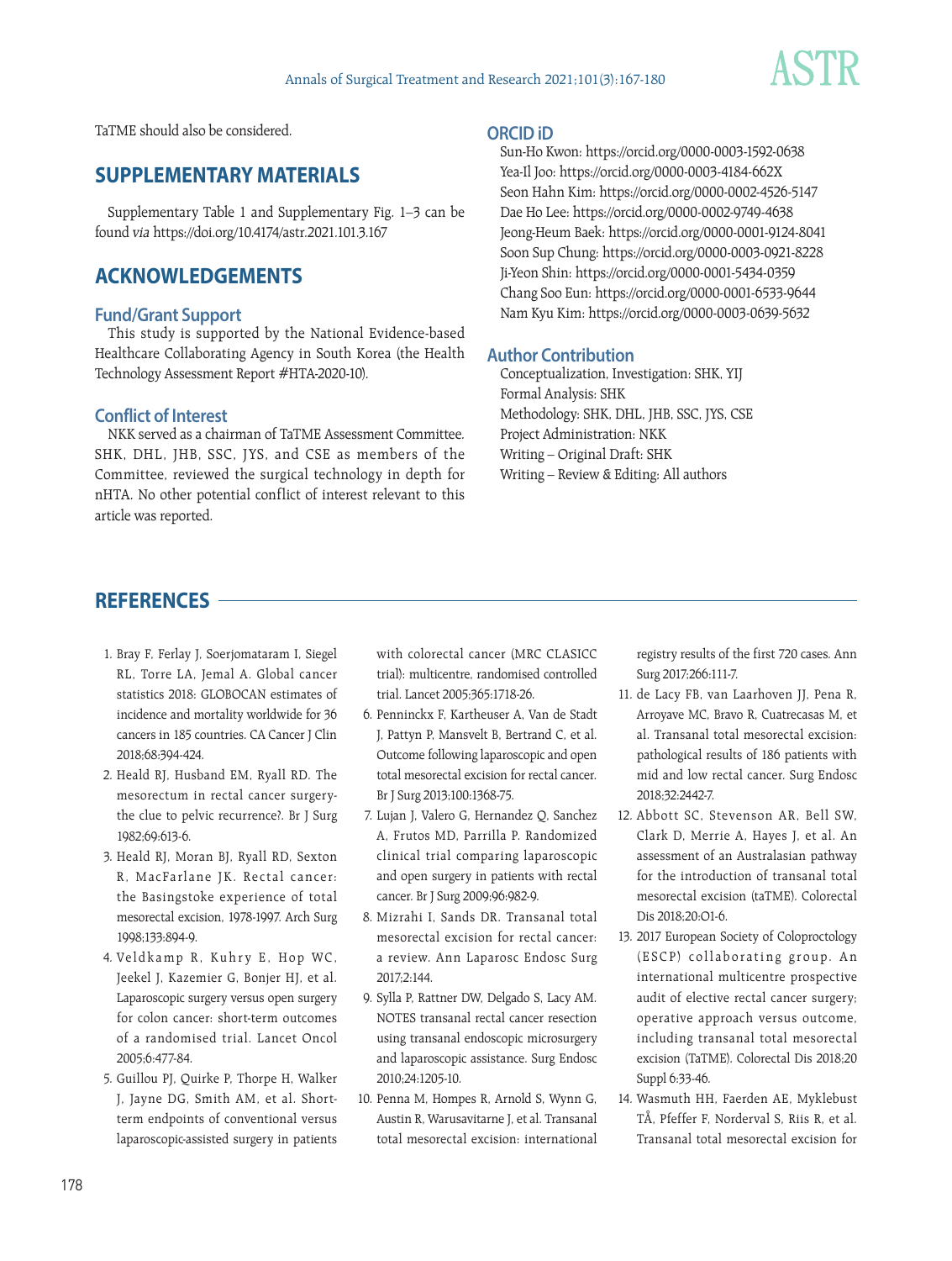rectal cancer has been suspended in Norway. Br J Surg 2020;107:121-30.

- 15. Sylla P, Knol JJ, D'Andrea AP, Perez RO, Atallah SB, Penna M, et al. Urethral injury and other urologic injuries during transanal total mesorectal excision: an international collaborative study. Ann Surg 2021;274:e115-25.
- 16. Caycedo-Marulanda A, Verschoor CP. Experience beyond the learning curve of transanal total mesorectal excision (taTME) and its effect on the incidence of anastomotic leak. Tech Coloproctol 2020;24:309-16.
- 17. Persiani R, Agnes A, Belia F, D'Ugo D, Biondi A. The learning curve of TaTME for mid-low rectal cancer: a comprehensive analysis from a five-year institutional experience. Surg Endosc 2020 Oct 26 [Epub]. https://doi.org/10.1007/s00464- 020-08115-0.
- 18. Liberati A, Altman DG, Tetzlaff J, Mulrow C, Gøtzsche PC, Ioannidis JP, et al. The PRISMA statement for reporting systematic reviews and meta-analyses of studies that evaluate healthcare interventions: explanation and elaboration. BMJ 2009;339:b2700.
- 19. Stang A. Critical evaluation of the Newcastle-Ottawa scale for the assessment of the quality of nonrandomized studies in meta-analyses. Eur J Epidemiol 2010;25:603-5.
- 20. Quirke P, Steele R, Monson J, Grieve R, Khanna S, Couture J, et al. Effect of the plane of surgery achieved on local recurrence in patients with operable rectal cancer: a prospective study using data from the MRC CR07 and NCIC-CTG CO16 randomised clinical trial. Lancet 2009;373:821-8.
- 21. Efthimiou O. Practical guide to the metaanalysis of rare events. Evid Based Ment Health 2018;21:72-6.
- 22. Hozo SP, Djulbegovic B, Hozo I. Estimating the mean and variance from the median, range, and the size of a sample. BMC Med Res Methodol 2005;5:13.
- 23. Higgins JP, Thompson SG, Deeks JJ, Altman DG. Measuring inconsistency in meta-analyses. BMJ 2003;327:557-60.
- 24. Fernández-Hevia M, Delgado S, Castells A, Tasende M, Momblan D, Díaz del Gobbo G, et al. Transanal total mesorectal excision in rectal cancer: short-term outcomes in comparison with laparoscopic surgery. Ann Surg 2015;261:221-7.
- 25. Chen CC, Lai YL, Jiang JK, Chu CH, Huang IP, Chen WS, et al. Transanal total mesorectal excision versus laparoscopic surgery for rectal cancer receiving neoadjuvant chemoradiation: a matched case-control study. Ann Surg Oncol 2016;23:1169-76.
- 26. Rasulov AO, Mamedli ZZ, Gordeyev SS, Kozlov NA, Dzhumabaev HE. Short-term outcomes after transanal and laparoscopic total mesorectal excision for rectal cancer. Tech Coloproctol 2016;20:227-34.
- 27. Lelong B, Meillat H, Zemmour C, Poizat F, Ewald J, Mege D, et al. Short- and midterm outcomes after endoscopic transanal or laparoscopic transabdominal total mesorectal excision for low rectal cancer: a single institutional case-control study. J Am Coll Surg 2017;224:917-25.
- 28. Chang TC, Kiu KT. Transanal total mesorectal excision in lower rectal cancer: comparison of short-term outcomes with conventional laparoscopic total mesorectal excision. J Laparoendosc Adv Surg Tech A 2018;28:365-9.
- 29. Detering R, Roodbeen SX, van Oostendorp SE, Dekker JT, Sietses C, Bemelman WA, et al. Three-year nationwide experience with transanal total mesorectal excision for rectal cancer in the Netherlands: a propensity score-matched comparison with conventional laparoscopic total mesorectal excision. J Am Coll Surg 2019;228:235-44.
- 30. Mege D, Hain E, Lakkis Z, Maggiori L, Prost À la Denise J, Panis Y. Is trans-anal total mesorectal excision really safe and better than laparoscopic total mesorectal excision with a perineal approach first in patients with low rectal cancer?: a learning curve with case-matched study in 68 patients. Colorectal Dis 2018;20:O143-51.
- 31. Persiani R, Biondi A, Pennestrì F, Fico V, De Simone V, Tirelli F, et al. Transanal

total mesorectal excision vs laparoscopic total mesorectal excision in the treatment of low and middle rectal cancer: a propensity score matching analysis. Dis Colon Rectum 2018;61:809-16.

- 32. Alamili M, Levic K, Kanstrup K, Bisgaard T, Bulut O. Inflammatory response after transanal total mesorectal excision. Dan Med J 2019;66:A5555.
- 33. Bjoern MX, Nielsen S, Perdawood SK. Quality of life after surgery for rectal cancer: a comparison of functional outcomes after transanal and laparoscopic approaches. J Gastrointest Surg 2019;23:1623-30.
- 34. Chen YT, Kiu KT, Yen MH, Chang TC. Comparison of the short-term outcomes in lower rectal cancer using three different surgical techniques: transanal total mesorectal excision (TME), laparoscopic TME, and open TME. Asian J Surg 2019;42:674-80.
- 35. Perdawood SK, Warnecke M, Bjoern MX, Eiholm S. The pattern of defects in mesorectal specimens: is there a difference between transanal and laparoscopic approaches? Scand J Surg 2019;108:49-54.
- 36. Roodbeen SX, Penna M, Mackenzie H, Kusters M, Slater A, Jones OM, et al. Transanal total mesorectal excision (TaTME) versus laparoscopic TME for MRI-defined low rectal cancer: a propensity score-matched analysis of oncological outcomes. Surg Endosc 2019;33:2459-67.
- 37. Rubinkiewicz M, Zarzycki P, Witowski J, Pisarska M, Gajewska N, Torbicz G, et al. Functional outcomes after resections for low rectal tumors: comparison of transanal with laparoscopic total mesorectal excision. BMC Surg 2019;19:79.
- 38. Sparreboom CL, Komen N, Rizopoulos D, van Westreenen HL, Doornebosch PG, Dekker JW, et al. Transanal total mesorectal excision: how are we doing so far? Colorectal Dis 2019;21:767-74.
- 39. Veltcamp Helbach M, Koedam TW, Knol JJ, Velthuis S, Bonjer HJ, Tuynman JB, et al. Quality of life after rectal cancer surgery: differences between laparoscopic